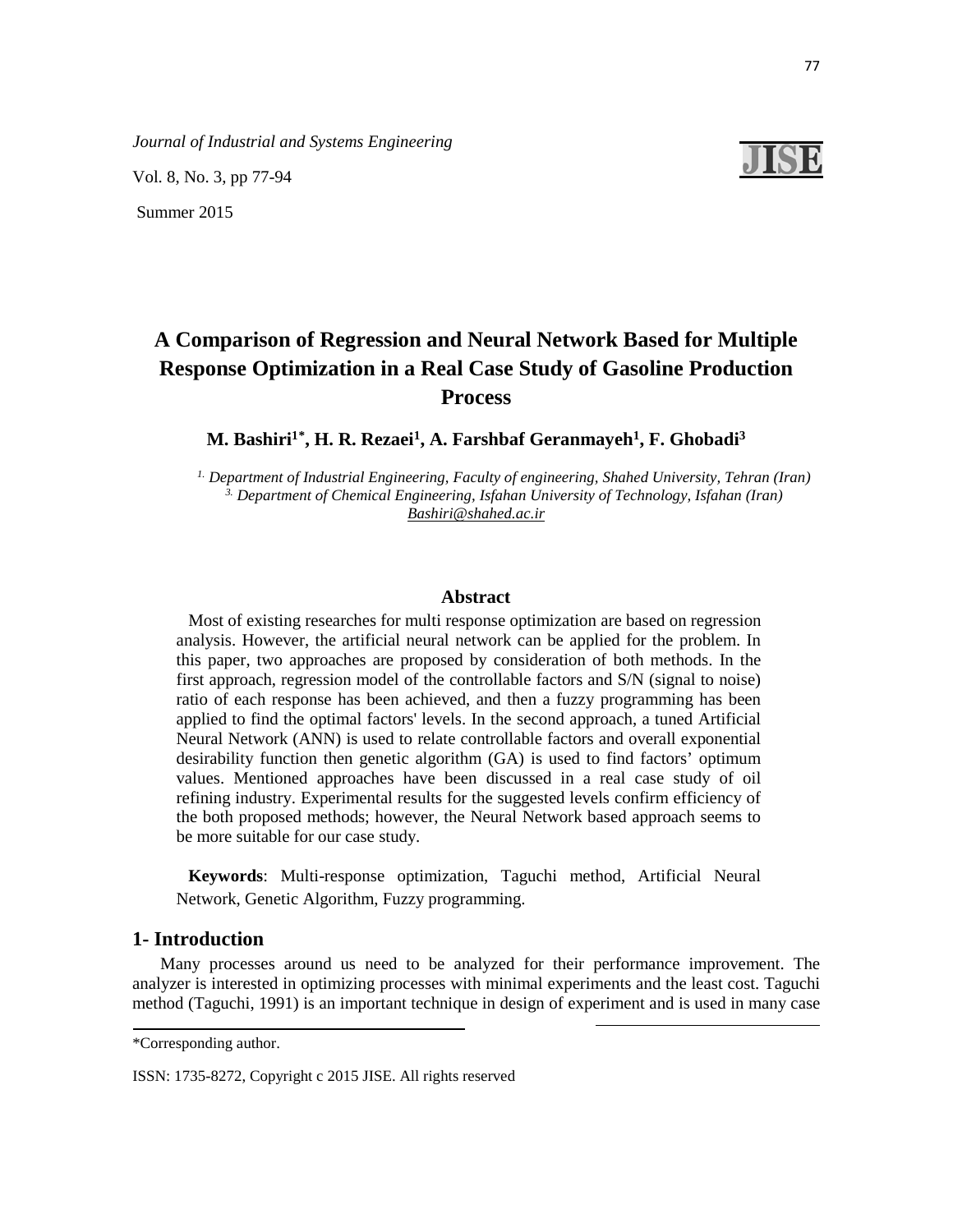studies we are dealing with them. Taguchi method can be carried out based on a few periods of time and low number of experiments; also, it is a useful and coincident method for industrial experiments. The Taguchi method of robust parameter design is an offline statistical quality control

technique in which the level of controllable factors or input process parameters are so chosen to nullify the deviation in responses due to uncontrollable or noise factors such as humidity, vibration and environmental temperature (Taguchi, 1991; Podder et al., 2001).

Today's studies in Taguchi method usually have focused on multi response optimization. Recently, Taguchi method has been combined with complementary approaches to solve multiresponse problems. Some prior approaches in multi-response optimization with Taguchi method have used weighted SN ratio approach (Gauri and Chakraborty, 2010; Gauri and Pal, 2010). Metaheuristic algorithms have been applied to calculate weight of each response (Jeypaul et al. 2006), moreover, multi criteria decision-making (MCDM) (Lan, 2009), grey rational analysis (GRA) (Lin and Tarng, 1998) and principal component analysis (PCA) (Tong et al. 2005) have been used to optimize responses. In addition, some researchers have focused on multiple response optimizations by ANN (Chang, 2008; Chang and Chen, 2011). Some of mentioned approaches have been more illustrated in the next section.

In this study, we evaluate two approaches based on regression model and neural network respectively. In the first approach, Combination of Taguchi method, Analytical Hierarchy Process (AHP) technique and fuzzy programming have regarded to evaluate the quality of achieved optimal levels. In this approach, regression model is used to find the relation function between controllable factors and S/N ratio of each response. Then, response weights derived by AHP are used as objectives' coefficients in fuzzy programming. In the second approach, the relation between controllable factors and response variables is trained by a neural network and then optimal factors' levels are determined by Genetic Algorithm considering overall desirability. It is worth to mention that the Taguchi method is used for tuning the ANN parameters.

The rest of this paper is organized as follows: section 2 reviews some of existing works on multiple response problems using Taguchi method and ANN. The details of the proposed methods are expounded in section 3. The proposed approaches have been more illustrated as an application in the Gasoline production process in Section 4. Efficiency of the proposed methods by a confirmation experiment and its analysis has been reported in section 5 and finally, the conclusion remarks are discussed in section 6.

# **2- Literature review**

In this section literature review of multi response optimization approaches based on Taguchi method and ANN have been surveyed. Also, the usage of Taguchi method for tuning the parameters of ANN has been considered. In previous works, many studies have been done to optimize single response problems by using Taguchi method (Al-Refaie, 2009; Li et al., 2009). Recently, more studies have tended to multi- response problems. In this regards, weighted SN ratio (WSN) has been used to transform all of SN ratios in each treatment to the unique value for more easily decision (Gauri and Chakraborty, 2010; Gauri and Pal, 2010). Also, meta-heuristic algorithms have been used to attain desirable factors' levels for achieving best responses. Jeypaul et al. (2006) have presented an approach for computing the response weights based on maximization of total weighted S/N ratio which has been considered as GA fitness function. Frequently, gray rational analysis (GRA) in Taguchi method has been reported as an efficient approach to choose the best design factors in multi response problems (Lin and Tarng, 1998). Many researchers have considered this approach for optimizing factors' levels and grey rational optimization is most commonly used in real cases (Manivannan et al., 2011; Al-Refaie, 2010). Since multiple regression models are useful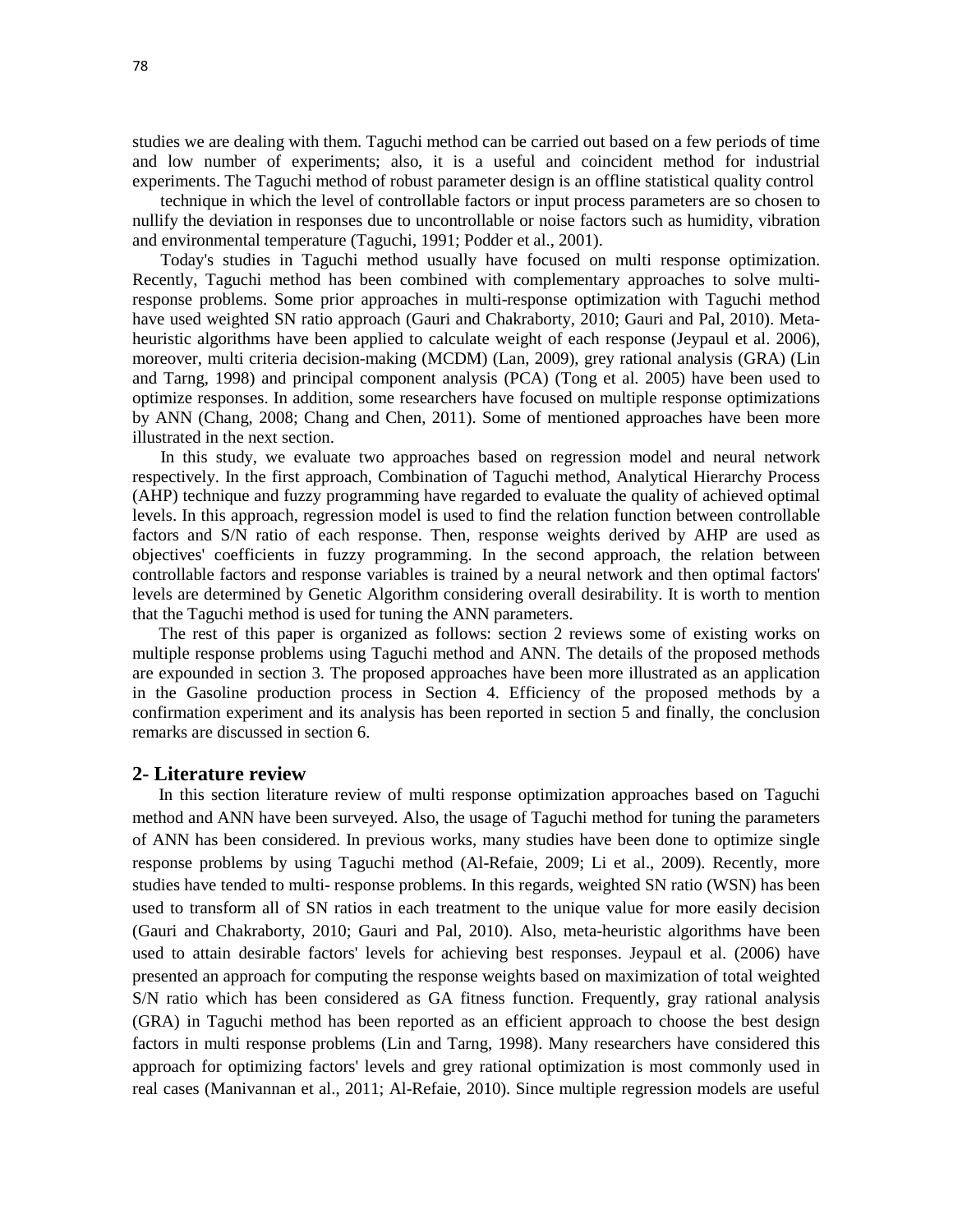techniques to create the relation between responses and process factors (Montgomery, 2009), Al-Refaie et al. (2009) have presented regression model by using grey rational approach.

Multi attribute decision-making approaches are other methods which have been studied in previous researches, in this regard; TOPSIS (technique for order preference by similarity to ideal solution) have been used to determine the best levels (Lan, 2009). In addition to TOPSIS, They used mean effects for S/N ratios for determining best levels to achieve the turning parameters. Kuo et al. (2010) have used Taguchi method to design the experiment and they have employed hierarchical structure of the AHP technique to establish the positive comparison matrix, for more information see (saaty, 1980; saaty et al., 1989). After consistency verification, global weight calculation, and priority sequencing, the optimal multi-attribute parameter has been obtained.

The main problem which occurs is that when the mean square error (MSE) of the regression model is a high value, the ability of the model to describe the relationship of the response variable and the controllable factors would be poor (Kim et al., 2001). For overcoming this problem ANN can be used as a proper substitute method for response estimation. Some authors have compared response surface and regression models with ANN in model building and the preciseness of ANN has been verified in their results (Erzurumlu & Oktem, 2007; Tsao, 2008; Desai et al., 2008; Namvar-Asl et al., 2008). In other hand, to obtain better performance of ANN, tuning some effective parameters seems necessary. However, a proportion of researches in this area have chosen these parameters by try and error, while there are some methods based on design of experiments to tune effective parameters (Sukthomya & Tannock, 2005; Yum & Kim, 2004; Tortum et al., 2007; Bashiri & Farshbaf Geranmayeh, 2011). In this paper, optimum parameters of ANN are obtained using Taguchi method. For this purpose, at first determining performance criterion of ANN and effective parameters in it is essential. Some of the published works have used ANN in multiple response optimizations. Gutierrez and Lozano (2010) have obtained the most efficient treatment by using ANN and CCR Data Envelopment Analysis (DEA) model. Noorossana et al. (2009) first used radial based function (RBF) neural network to determine the set of effective parameters and by multi-layer perceptron neural network they estimated the relation between determined effective parameters and response variables and finally have obtained optimum treatment by applying desirability function and GA. Chang (2008) proposed an approach using data mining, ANN, desirability function and SA for optimizing a dynamic multi response problem. Chang and Chen (2011) used ANN to approximate relation between controllable factors and responses. They computed optimum values by using the overall desirability function and genetic algorithm. Lin et al. (2012) have compared integration of neural network, desirability function and genetic algorithm to find optimal combination of parameters' levels against other methods. Results of this paper show that integrated procedure outperforms Taguchi method and traditional approaches. Sibalija et al. (2011) have converted the quality losses of the correlated responses into uncorrelated components using the Principal Component Analysis (PCA) and then the Grey Relational Analysis (GRA) was applied to synthesis components into a synthetic performance measure. They have applied artificial neural network for estimating the relation between controllable factors and a synthetic performance measure and a genetic algorithm for finding the optimum laser drilling parameters. Sibalija and Majstorovic (2012), in a similar approach, have applied PCA, GRA, ANN and Simulated Annealing (SA) to find the optimal combination of parameters in a multiple response problem. Rong et al (2015) have extended a novel approach based on neural network and genetic algorithm. They have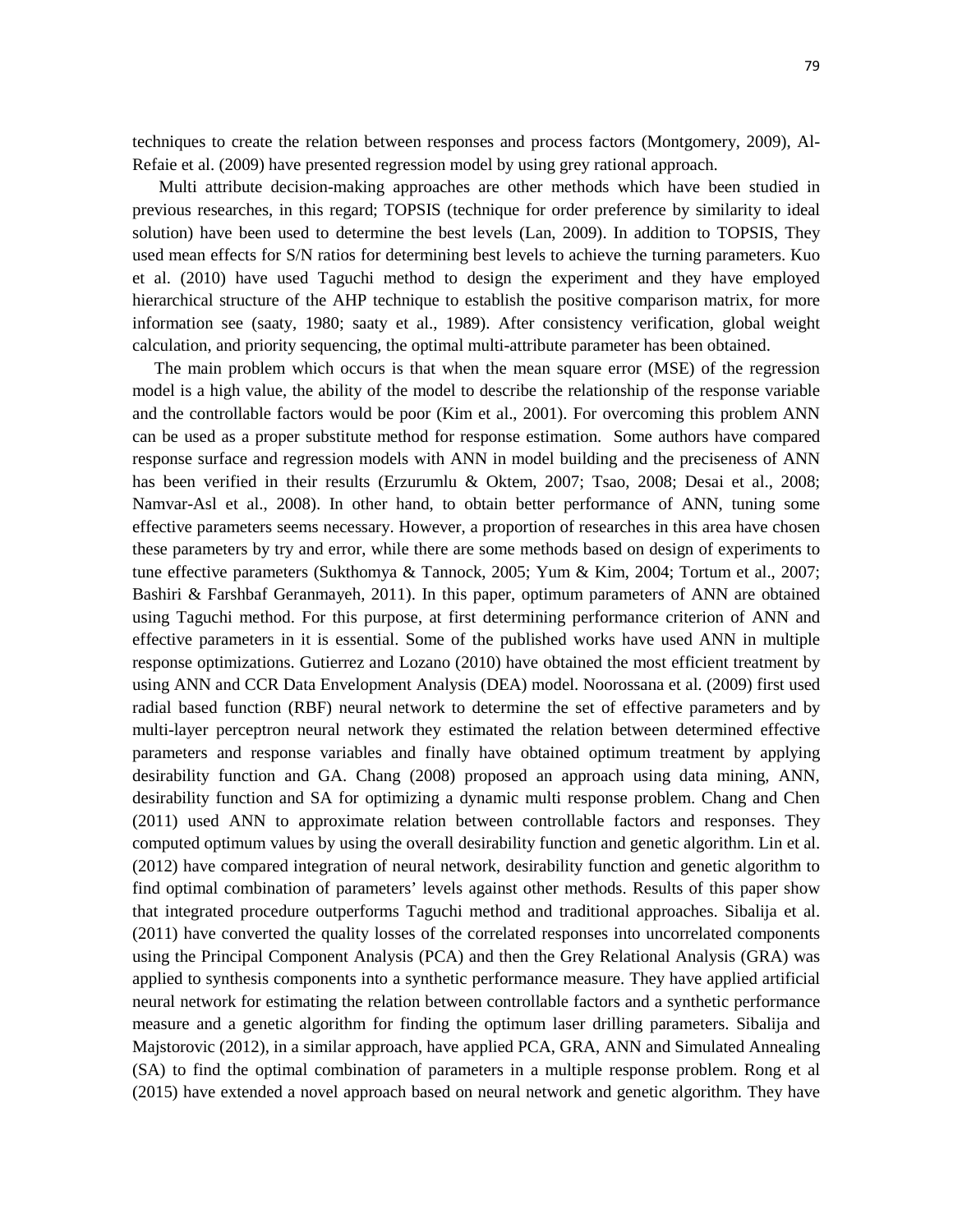improved the quality of weld joint and the effect of the proposed design of experiment has been checked in an actual laser brazing process. Their procedure has been done by Taguchi L-25. Then their input factors have been optimized using the couple of back propagation neural network and Genetic algorithm in an interactive method. Koyee et al. (2014) have proposed a novel five-step approach including pre-process of data (design the experimentations base on Taguchi), different MADM techniques (AHP-TOPSIS), converting the crisp inputs to fuzzy trapezoidal numbers, fuzzy additive weighted method and determination of ranks and post-process the numbers. Beigmoradi et al. (2014) have applied Taguchi method to reduce number of simulations to reach optimum values of parameters in a real case study of optimization of rear end of a simplified car model. In their proposed approach, results of Taguchi have been used to obtain a relation between parameters and objectives employing ANNs. The results of the model have been conducted by the ANN and multi objective Genetic Algorithm methods. Finally, flow around the optimized model has been studied by numerical simulation and results have been reported.

As mentioned above, multi response optimization is a useful tool in wide range of problems. Recent studies on Gasoline production have been had less attention to design of experiments. Rezai et al. (2008) have surveyed four controllable factors which affect on flotation of coal. Authors have considered Gasoline as one of the controllable factors. They have reported Taguchi method as more efficient method compared to factorial design. Attending the literature review shows that investigation of multi response optimization in adding materials to base Gasoline is a novel issue. The summery of papers which is surveyed in the literature has been shown in Table 1.

|                                                      | Taguchi<br>Method | <b>Artificial Neural</b><br><b>Network</b> | Regressio<br>n Model | Complementary solving<br>approach                |
|------------------------------------------------------|-------------------|--------------------------------------------|----------------------|--------------------------------------------------|
| Gauri and Chakraborty (2010)<br>Gauri and Pal (2010) | *                 |                                            |                      | WSN                                              |
| Jeypaul et al. (2006)                                | *                 |                                            |                      | <b>GA</b>                                        |
| Manivannan et al. (2011)<br>Al-Refaie, (2010)        | *                 |                                            |                      | <b>GRA</b>                                       |
| Lan, $(2009)$<br>Kuo et al. (2010)                   | *                 |                                            |                      | <b>MADM</b>                                      |
| Al-Refaie et al. (2009b)                             | *                 |                                            | *                    | <b>GRA</b>                                       |
| Gutierrez and Lozano (2010)                          | *                 | *                                          |                      | <b>DEA</b>                                       |
| Noorossana et al. (2009)                             |                   | *                                          |                      | Desirability Function & GA                       |
| Chang and Chen (2011)                                | *                 | *                                          |                      | Desirability Function & GA                       |
| Chang (2008)                                         | *                 | *                                          |                      | Desirability Function & SA                       |
| Lin et al. (2012)                                    | *                 | *                                          |                      | Desirability Function & GA                       |
| Sibalija et al. (2011)                               | *                 | *                                          |                      | PCA, GRA & GA                                    |
| Sibalija and Majstorovic (2012)                      | *                 | *                                          |                      | PCA, GRA & SA                                    |
| Rong et al (2015)                                    | *                 | *                                          |                      | GA& back propagation<br>neural network           |
| Koyee et al. $(2014)$                                | *                 |                                            |                      | <b>Fuzzy MADM</b>                                |
| Beigmoradi et al. (2014)                             | *                 | *                                          |                      |                                                  |
| Proposed approaches                                  | *                 | *                                          | $\ast$               | Fuzzy Programming,<br>Desirability Function & GA |

**Table 1.** The summary of related published works in the literature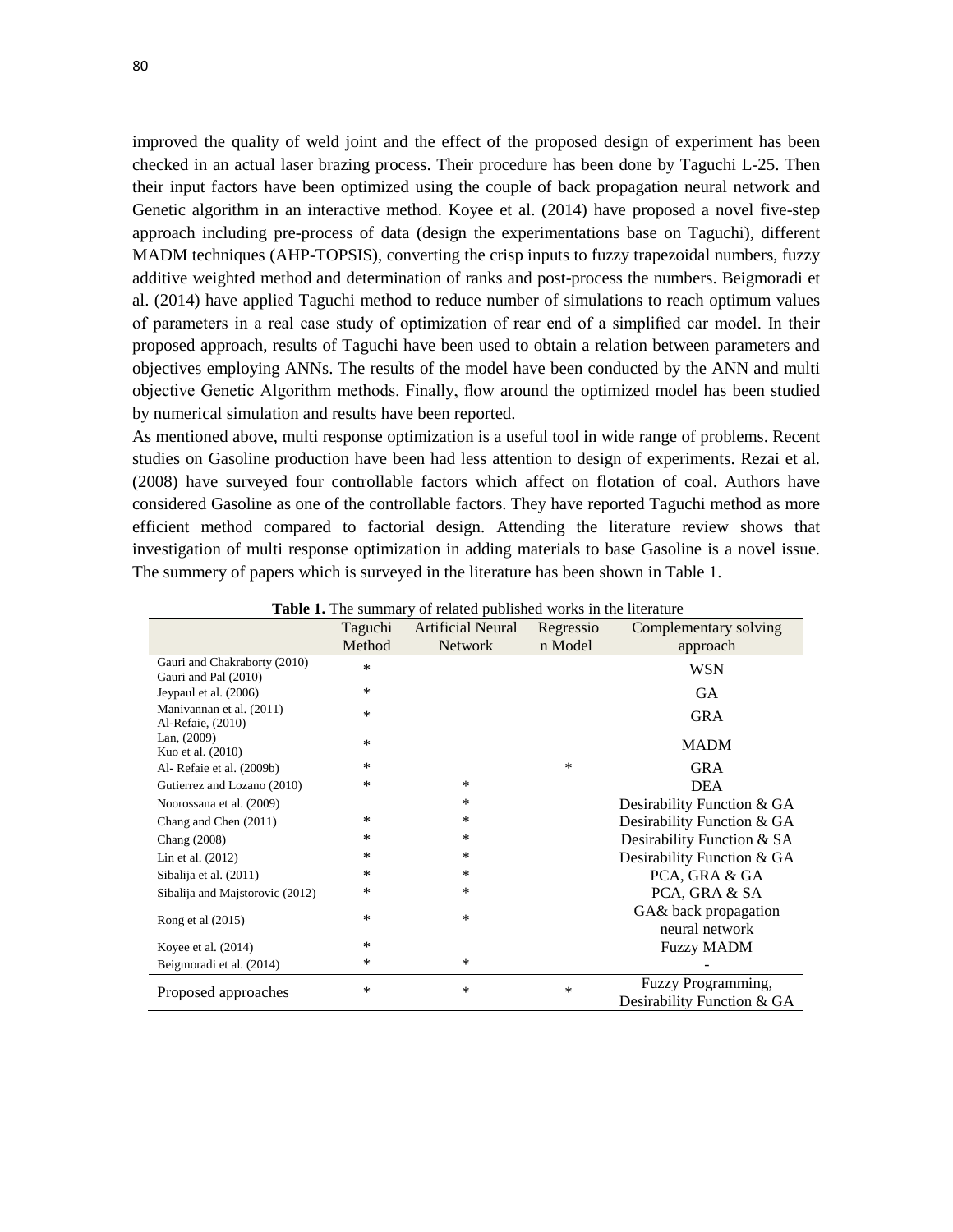# **3- Proposed methods**

In this section, two approaches are discussed. The first one is based on regression modeling and Fuzzy Programming and the second one is based on ANN and GA.

# **3-1- Regression analysis and fuzzy programming**

 In this section, the proposed method for optimizing S/N ratio of response based on Taguchi method is presented. This approach contains 3 phases as illustrated in Figure 1.

| Phase 1: Experimental Design and calculation of the S/N Ratios |                                                                      |  |  |  |  |  |
|----------------------------------------------------------------|----------------------------------------------------------------------|--|--|--|--|--|
| Step 1: S/N ratio calculation                                  | Step 2: Normalization                                                |  |  |  |  |  |
| Phase 2: Responses' weight calculation                         |                                                                      |  |  |  |  |  |
| Step3: Responses' weights calculation using the AHP            |                                                                      |  |  |  |  |  |
| Phase3: Multi Response Optimization                            |                                                                      |  |  |  |  |  |
| Step 4: Regression analysis for each<br>response               | Step 5: Optimization of the responses using<br>the Fuzzy programming |  |  |  |  |  |

**Figure 1.** Multi response optimization proposed approach based on Fuzzy Programming

# **3-1-1- Experimental design and calculation of the S/N Ratios**

# **Step1:** S/N ratio calculation

For each experiment, calculate S/N ratio value, *Lij*, at experiment *i* for response *j* using an appropriate equation according to kind of responses (e.g. for larger the better (LTB) use

$$
L_{ij} = -10 \log_{10} \left( \frac{1}{n} \right) \sum_{i=1}^{n} \frac{1}{y_{ij}} ). \tag{1}
$$

**Step 2:** Normalization

Adopt S/N ratio according to normalizing approach (e.g. for LTB response use appropriate relation)

$$
z_{ij} = \frac{L_{ij} - \min(L_{ij}, i = 1, 2, ..., n)}{\max(L_{ij}, i = 1, 2, ..., n) - \min(L_{ij}, i = 1, 2, ..., n)}.
$$
\n(2)

# **3-1-2- Responses' weight calculation**

In this phase, weight of each response is determined.

**Step 3:** Responses' weights calculation using the AHP

Compute weight of each response by using AHP technique (saaty, 1980; saaty et al., 1989) and notice that inconsistency ratio would be suitable (less than 0.1).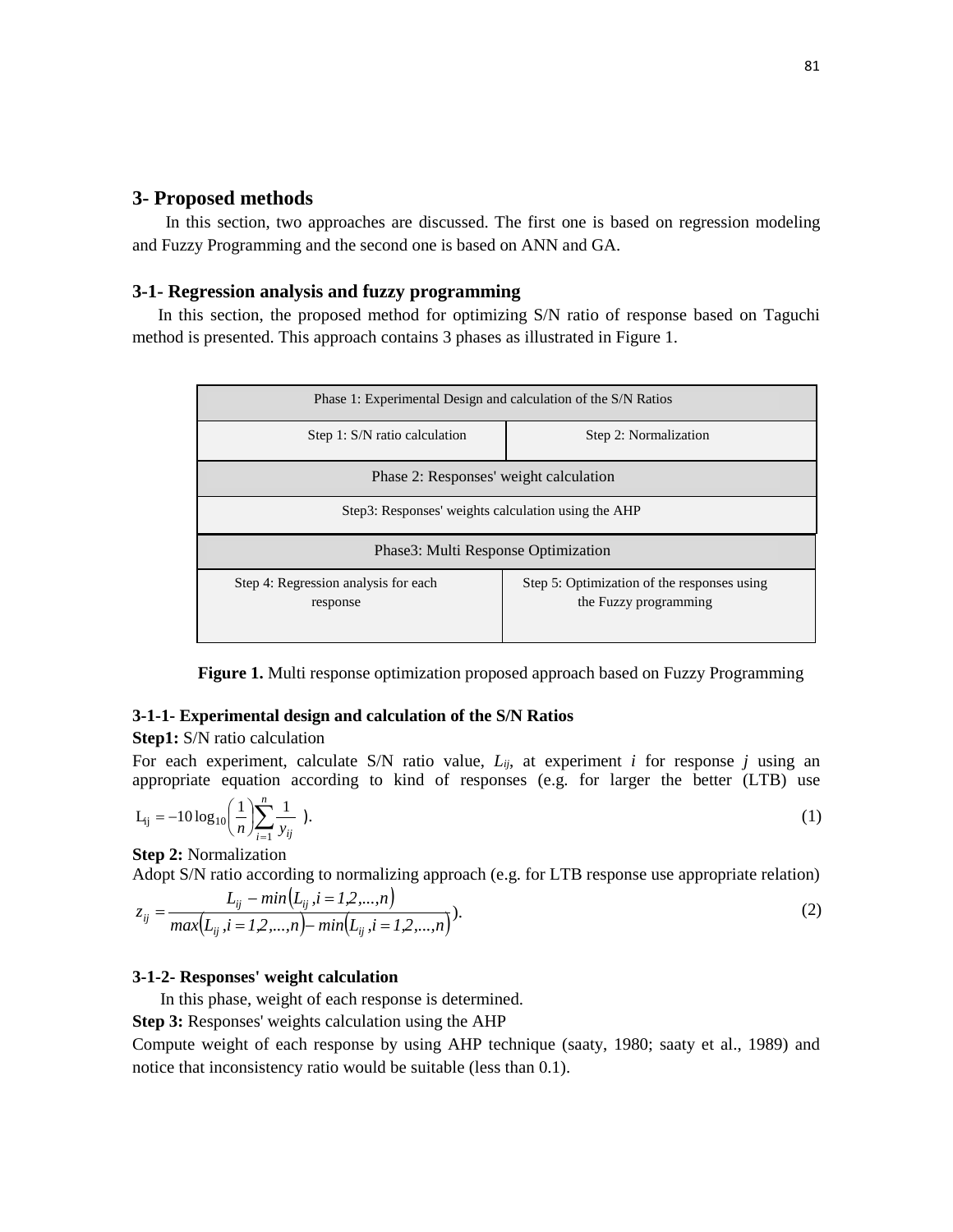### **3-1-3- Multi response optimization**

In this phase, we want to predict each objective function for each response as a regression analysis and optimize the problem based on fuzzy programming as a multi objective decisionmaking technique.

#### **Step4:** Regression analysis for each response

Perform a regression analysis to find the relation function between each response and its factors. Notice that *R*-*sq* and Adjusted *R*-*sq* should be appropriate for the regression model.

**Step5:** Optimization of the responses using the Fuzzy programming

Fuzzy programming (for more realization see (Zimmerman, 1978; Cheng et al. 2002)) is considers as following steps:

1- Solve each objective function separately and find the other objectives' values by the optimal controllable factors.

2- Construct the payoff matrix.

 $Z_i^*$  is the optimum value of *i*th objective function and  $Z_{ij}$  is attained by putting the optimal value of variables of  $Z_i$  in the *j*th objective function.

3- Define  $\mu(Z_i)$  as linear membership function for *j*th objective function according to (3).

$$
\mu(z_j) = \begin{cases}\n0 & \text{if } z_j \leq U_j - \Delta j \\
\frac{z_j - (U_j - \Delta j)}{\Delta j} & \text{if } U_j - \Delta j \leq Z_j \leq U_j \\
1 & \text{if } z_j \geq U_j\n\end{cases}
$$
\n(3)

Where,  $\Delta_i = U_i - L_j$  is acceptable tolerance for each objective function ( $Z_i$ ).

4- Solve the fuzzy programming model as (4)-(6).

$$
Max \sum w_i \alpha_i \tag{4}
$$

$$
\alpha \le \frac{Z_i - L_i}{U_i - L_i} \qquad i = 1, 2, \dots, k \tag{5}
$$

$$
g_i(x_1, x_2, \dots, x_n) \leq b_i \qquad \qquad i = 1, 2, \dots, k \tag{6}
$$

Where  $w_i$  is the weight of each *j*th objective determined by AHP. The best factors' levels are obtained from equations (3)-(6).

### **3-2- Artificial neural network**

This section contains the proposed approach, which has been illustrated in Figure 2. In the first step, we determine the best number of layers and its neurons, then, by training the neural network, we compute exponential desirability function and finally, Genetic Algorithm is used to find the optimal levels of controllable factors in optimizing the overall desirability function.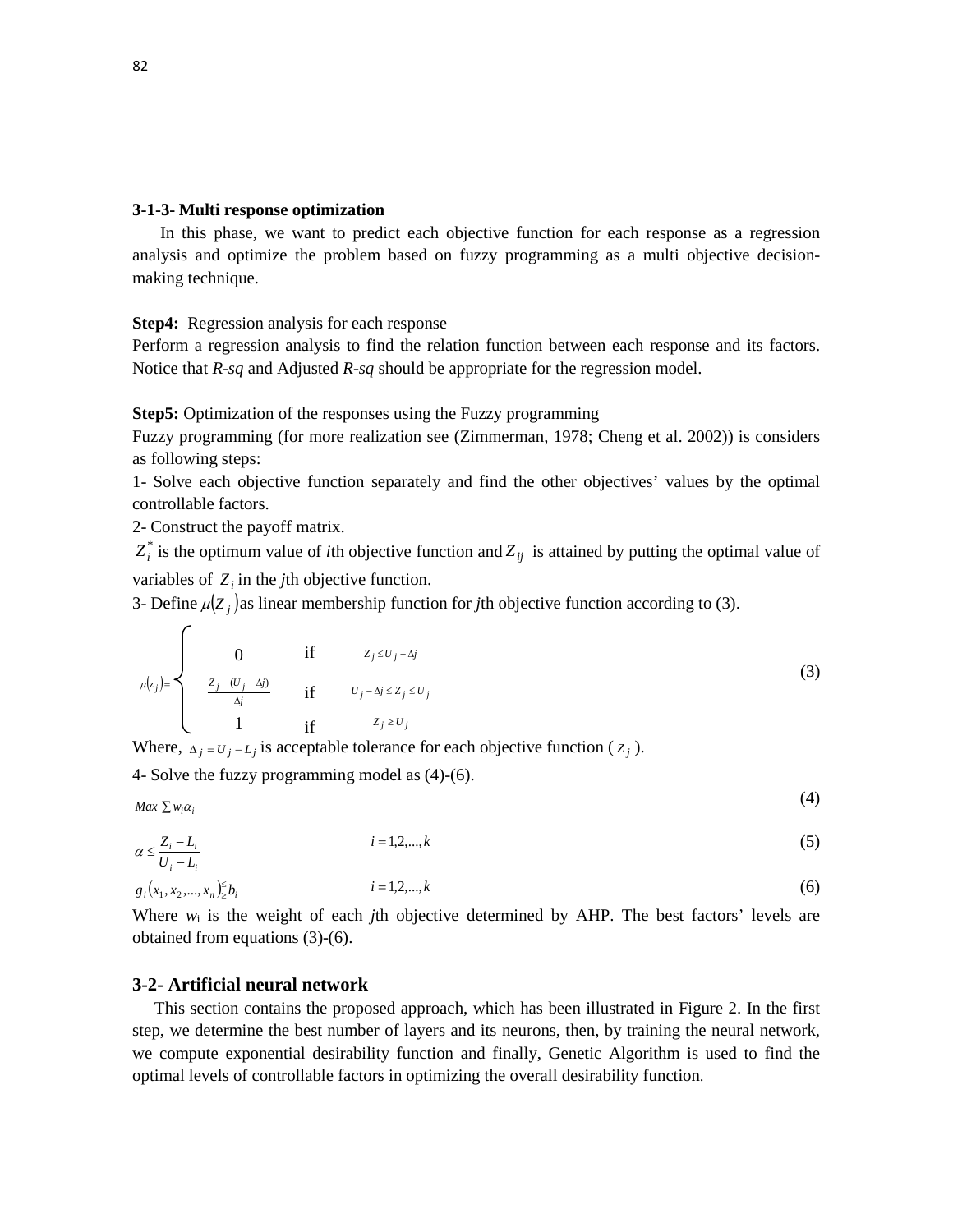

**Figure 2.** The proposed approach of Multi response optimization by ANN and GA

# **3-2-1- Tuning the parameters of ANN**

During the training a neural network, some parameters must be defined like the number of hidden layers and the number of neurons in each layer; For this purpose, most of recent researches have selected these parameters randomly or by means of trial and error. Tuned neural network has low error for training the relation between controllable factors and response variables, so we select the best parameters of ANN by Taguchi method. For this purpose, numbers of hidden layer in neural network and number of neurons are considered as effective parameters in performance of ANN and Root Mean Square Error (RMSE) between outputs and targets of the neural network is considered as performance criteria. Note that RMSE is a smaller the better (STB) type performance criterion. Ideal value for RMSE is zero where in ANN structure, trained output values are fitted on target values.

Figure 3 shows the structure of ANN and Table 2 shows the ANN's performance criterion and related effective parameters, which are applied for tuning the parameters of ANN. By analyzing Taguchi, design key levels for each effective parameters in performance of ANN can be computed.

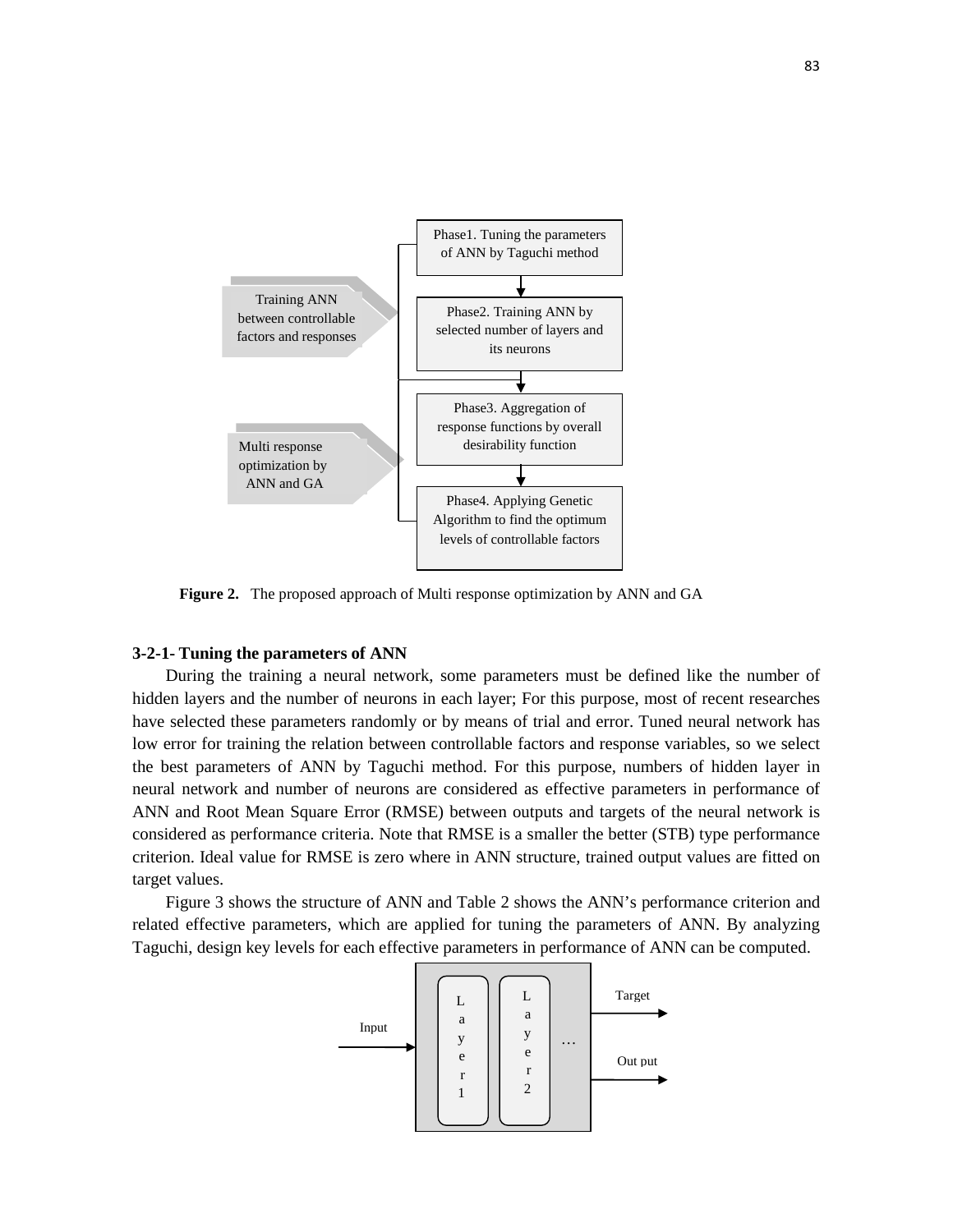#### **Figure 3.** Topology of Black Box in ANN

**Table 2.** ANN's performance criterion and related effective parameters

| Effective parameters                   | Performance criterion                   |
|----------------------------------------|-----------------------------------------|
| The number of neurons in the first and | RMSE between the outputs and targets of |
| second hidden layer of ANN             | ANN                                     |

### **3-2-2- Training ANN**

By obtaining layers status, for predicting the response variables, we need to train the relation between response and its controllable factors. Therefore, one of the existing treatments is selected as test treatment and others are selected for ANN training. If we have more than one response variable, for simplifying, we could train one neural network for each response.

### **3-2-3- Aggregation of responses by overall desirability function**

To optimize several responses simultaneously, desirability function technique is represented (Del Castillo et al. 1996). The desirability function transforms value of response to scale free-value and denotes it as  $\hat{d}$  for *i*th response. Desirability function's value is between 0 and 1. The more  $\hat{d}$ close to one, the more desirable response is (Jeong and Kim, 2009). Derringer and Suich (1980) defined this function for a nominal-the best (NTB) type response.

In this paper, we use exponential desirability function for determining the desirability value of each response variable, separately. The formulas for each type of response (i.e. LTB, STB and NTB) are given in equations (7), (8) and (9).

$$
dNTB = \exp\left(-\left|\frac{2\hat{y}_j - \left(y_j^{\max} + y_j^{\min}\right)}{y_j^{\max} - y_j^{\min}}\right|\right)
$$
(7)

$$
d^{LTB} = \exp\left(-\left(\exp\left(-\frac{\hat{y}_j - y_j^{\min}}{y_j^{\min}}\right)\right)\right)
$$
(8)

$$
d^{STB} = \exp\left(-\left(1 + \frac{\hat{y}_j - y_j^{\text{max}}}{y_j^{\text{max}}}\right)\right) \tag{9}
$$

Where  $y_j^{\text{min}}$  and  $y_j^{\text{max}}$  are the lower and upper bounds of the selected response, respectively.  $\hat{y}_j$  is approximated value of response which is obtained as output of ANN. But for a final decision, we need to have a total objective function based on each desirebility function. For this porpose, Harrington (1965) proposed a geometric mean in order to aggregate individual desirability functions and approach to overall desirability function *D*. Then the optimal combination set of factors is determined by maximizing *D*. In this study, weighted geometric mean, which is proposed by Derringer (1994), is used according to Equation (10).

$$
D = \left( d_1^{W_1} d_2^{W_2} \dots d_I^{W_I} \right) \overline{\sum_{i=1}^{W_I}} \tag{10}
$$

Where  $w_i$  is the computed weight of the *i*th response.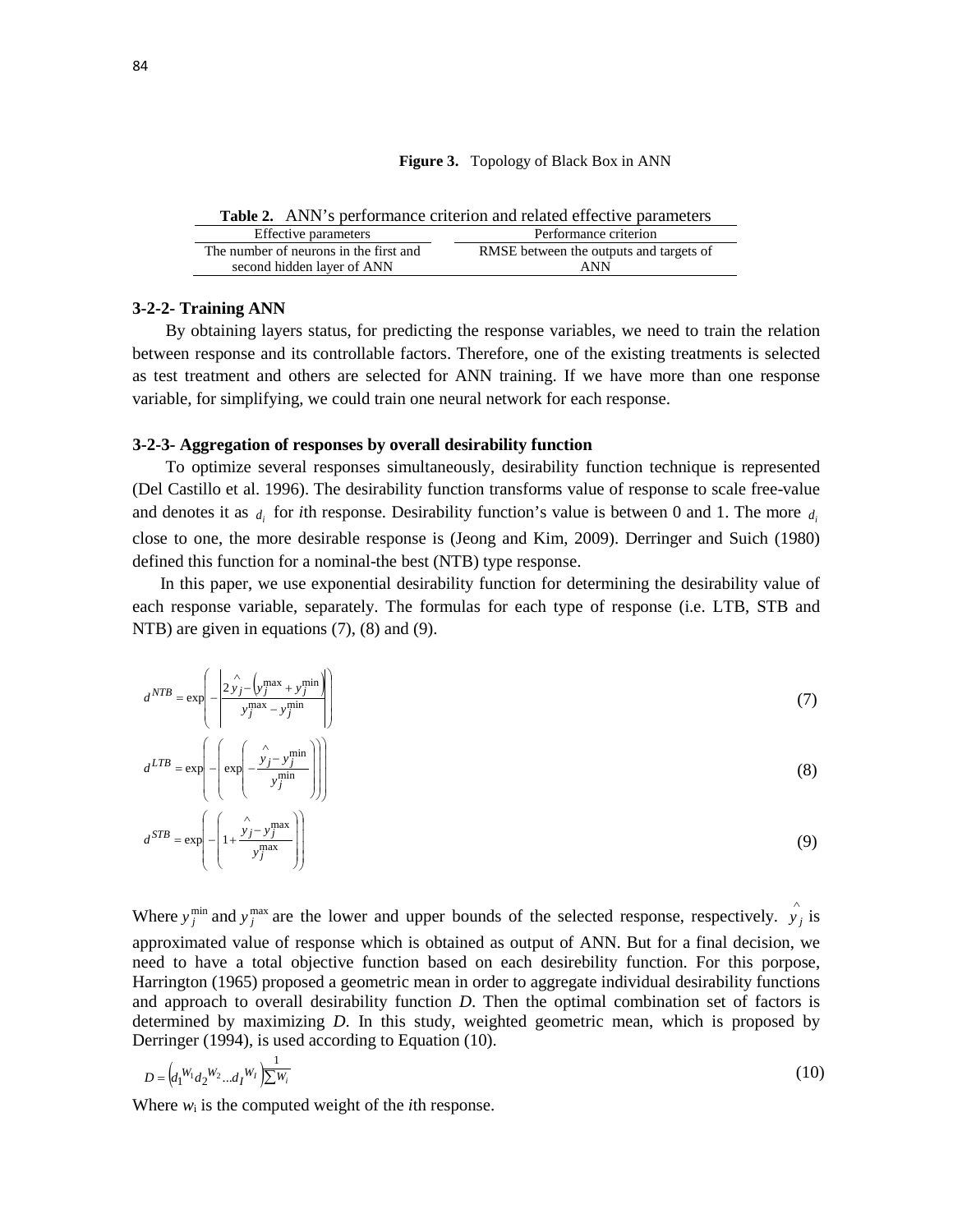## **3-2-4- Applying Genetic Algorithm to find optimum combination of controllable factors**

Genetic algorithm has been proved to be a successful method for solving LP and NLP problems inspired by the process of natural selection and genetic evaluation. GA applies mutation, crossover and selecting operators to a population of encoded parameters space. The algorithm searches different areas of the parameters space and guides the solution to the region where there is a high probability of global optimum. For studying more about genetic algorithm see (Ahn, 2006). In proposed method, after establishing overall desirability function according to the desirability of each response, GA is applied for finding the optimum combination set of controllable factors.

# **4- A real case study in gasoline production process**

Mentioned approaches have been implemented in a real case study of Isfahan oil refining company and the results have been reported and analyzed in this section. The factors and their levels considered in this study are shown in Table 3. Experiments are conducted with five controllable factors each at two levels. Also we tested 8 treatments with 2 replicates given in Table 4. Rate of octane number (RON), rapid vapor pressure (RVP) and density are considered in this research as interested responses, which are LTB, STB and LTB, respectively.

| <b>Table 3.</b> Controllable factors and their levels for the case study |      |               |     |  |
|--------------------------------------------------------------------------|------|---------------|-----|--|
| Parameters                                                               | Unit | Levels $(\%)$ |     |  |
|                                                                          |      |               |     |  |
| Methanol (M)                                                             | ml   | 3.5           | 5   |  |
| Ethanol (E)                                                              | ml   | 5             | 10  |  |
| Propanol (P)                                                             | ml   | 3             | 5   |  |
| Butanol (B)                                                              | ml   | 3             | 5   |  |
| Methyl acetate (MA)                                                      | ml   |               | 7.5 |  |

**Table 3.** Controllable factors and their levels for the case study

**Table 4.** *L*8 Orthogonal array for designed experiment and response values for the case study

| Trial No. | М                           | E | P | B                           | MA | Responses (2 replicates) |            |      |            |        |                |
|-----------|-----------------------------|---|---|-----------------------------|----|--------------------------|------------|------|------------|--------|----------------|
|           |                             |   |   |                             |    |                          | <b>RVP</b> |      | <b>RON</b> |        | <b>DENSITY</b> |
|           |                             |   |   |                             |    | 64                       | 63         | 89   | 88.3       | 0.7507 | 0.7510         |
| 2         | $\mathcal{D}_{\mathcal{L}}$ |   |   |                             |    | 63                       | 62.5       | 93.5 | 92.4       | 0.7550 | 0.7553         |
| 3         |                             |   | っ | $\mathcal{D}$               |    | 62                       | 60.5       | 88   | 87.1       | 0.7530 | 0.7535         |
| 4         | $\mathcal{D}_{\mathcal{L}}$ | 2 | ↑ | $\mathcal{D}_{\mathcal{A}}$ |    | 61.5                     | 60.5       | 94   | 93         | 0.7557 | 0.7561         |
|           |                             |   |   |                             | 2  | 63                       | 62         | 93.2 | 92.1       | 0.7585 | 0.7590         |
| 6         |                             | ∍ | ↑ |                             | 2  | 62.5                     | 61.5       | 91.8 | 91         | 0.7560 | 0.7563         |
|           | $\mathcal{D}_{\mathcal{L}}$ |   |   |                             | 2  | 62                       | 61         | 93.5 | 92.4       | 0.7583 | 0.7587         |
| 8         |                             |   |   |                             | ∍  | 61                       | 59.5       | 91.5 | 90.5       | 0.7566 | 0.7568         |

In the both approaches in the section 4.1 and 4.2, response weights derived from AHP are used. So Table 5 shows the allocated values in comparison matrix (CM) by standpoint of chemical engineering specialist. Also in Table 6, weights of each response and inconsistency ratio (IR) have been reported.

**Table 5.** Comparison matrix for response weights calculation in Analytical Hierarchy  $P_1$ 

| in Analytical Hierarchy Process |     |       |                |  |  |  |  |
|---------------------------------|-----|-------|----------------|--|--|--|--|
|                                 | RON | R V P | <b>DENSITY</b> |  |  |  |  |
| RON                             |     |       |                |  |  |  |  |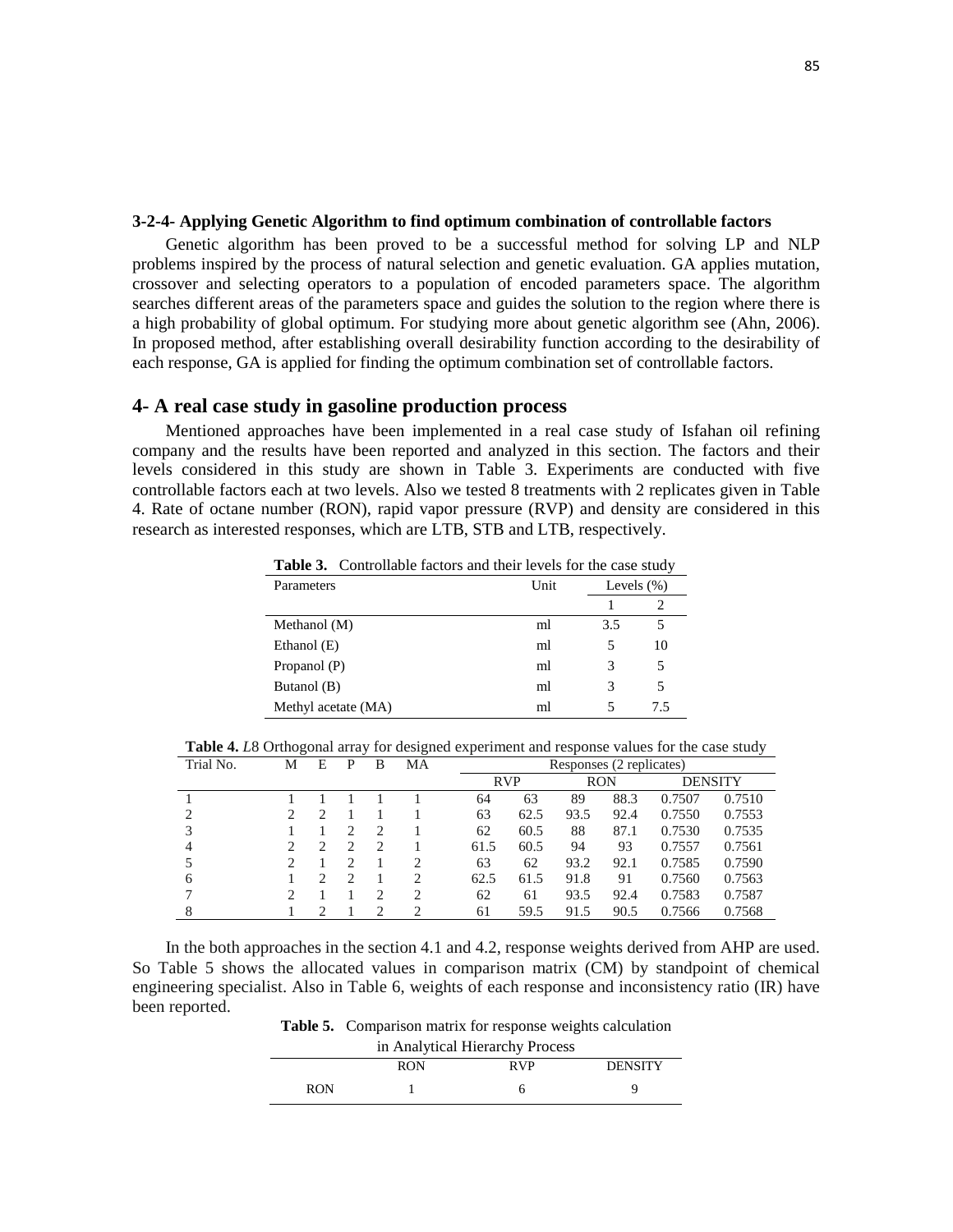| <b>RVP</b>                   | 6 |                                                                 |              |  |  |
|------------------------------|---|-----------------------------------------------------------------|--------------|--|--|
| <b>DENSITY</b>               |   |                                                                 |              |  |  |
|                              |   | Table 6. Calculated weights for each response of the case study |              |  |  |
| Response                     |   |                                                                 | Weight value |  |  |
| <b>RON</b>                   |   |                                                                 | 0.779        |  |  |
| <b>RVP</b>                   |   |                                                                 | 0.143        |  |  |
| <b>DENSITY</b>               |   |                                                                 | 0.079        |  |  |
| Inconsistency Ratio(IR)=0.01 |   |                                                                 |              |  |  |

In the next sections (4.1 and 4.2) multiple response optimization approaches on case study are illustrated.

# **4-1- Multi response Optimization Based on Regression analysis and Fuzzy Programming.**

In this approach, the experiments are studied using *L*8 orthogonal array which is presented in Table 4. According to kind of each response, proportionate equation are used to compute SN ratios and their normalized values (e.g. for RON, LTB formula is appropriate in S/N computation). Table 7 shows the SN and normalized SN ratios for each response of each treatment.

|                |            | SN ratios  |                | $\frac{1}{2}$  | Normalized values of SN ratios |                |  |  |
|----------------|------------|------------|----------------|----------------|--------------------------------|----------------|--|--|
| Trial No.      | <b>RVP</b> | <b>RON</b> | <b>DENSITY</b> | <b>RVP</b>     | <b>RON</b>                     | <b>DENSITY</b> |  |  |
| 1              | $-36.0557$ | 38.95337   | $-2.48894$     | 1              | 0.190153                       | $\Omega$       |  |  |
| 2              | $-35.9523$ | 39.36453   | $-2.43934$     | 0.77321        | 0.910121                       | 0.545607       |  |  |
| 3              | $-35.7428$ | 38.84478   | $-2.46122$     | 0.31355        | $\Omega$                       | 0.304899       |  |  |
| $\overline{4}$ | $-35.7069$ | 39.41586   | $-2.43071$     | 0.23485        | 1                              | 0.640448       |  |  |
| 5              | $-35.9179$ | 39.33645   | $-2.39803$     | 0.69762        | 0.860947                       | 1              |  |  |
| 6              | $-35.8481$ | 39.21867   | $-2.42784$     | 0.54461        | 0.654716                       | 0.672047       |  |  |
| 7              | $-35.7778$ | 39.36453   | $-2.40089$     | 0.39036        | 0.910121                       | 0.96852        |  |  |
| 8              | $-35.5998$ | 39.18043   | $-2.42153$     | $\overline{0}$ | 0.587755                       | 0.741521       |  |  |

**Table 7.** S/N and Normalized S/N ratio values for the Gasoline production process case study

At this stage, the regression analysis result has been reported in Table 8. R-square and adjusted R-square confirm that the additive model is fitted to the experimental data.

| <b>Table 8.</b> Regression model between the S/N ratio of each response and controllable factors |                                |                             |  |  |  |  |  |
|--------------------------------------------------------------------------------------------------|--------------------------------|-----------------------------|--|--|--|--|--|
| Response                                                                                         | Regression relation            | R-square value $(\%)$       |  |  |  |  |  |
| <b>RON</b>                                                                                       | $1.97+0.375M+0.0596E+0.0913MA$ | R-Sq=97.3, R-Sq(adj)=95.2   |  |  |  |  |  |
| <b>RVP</b>                                                                                       | 2.28-0.0424E-0.26B-0.0689MA    | $R-Sq=94, R-Sq(adj)=89.5$   |  |  |  |  |  |
| Density                                                                                          | $-1.59+0.239M+0.189MA$         | $R-Sq=91.3, R-Sq(adj)=87.8$ |  |  |  |  |  |

In the above regression analysis, 90% of confidence level has been set, so deleted factors have no significant effect in this analysis.

Table 9, shows the pay off matrix for the Gasoline production case study.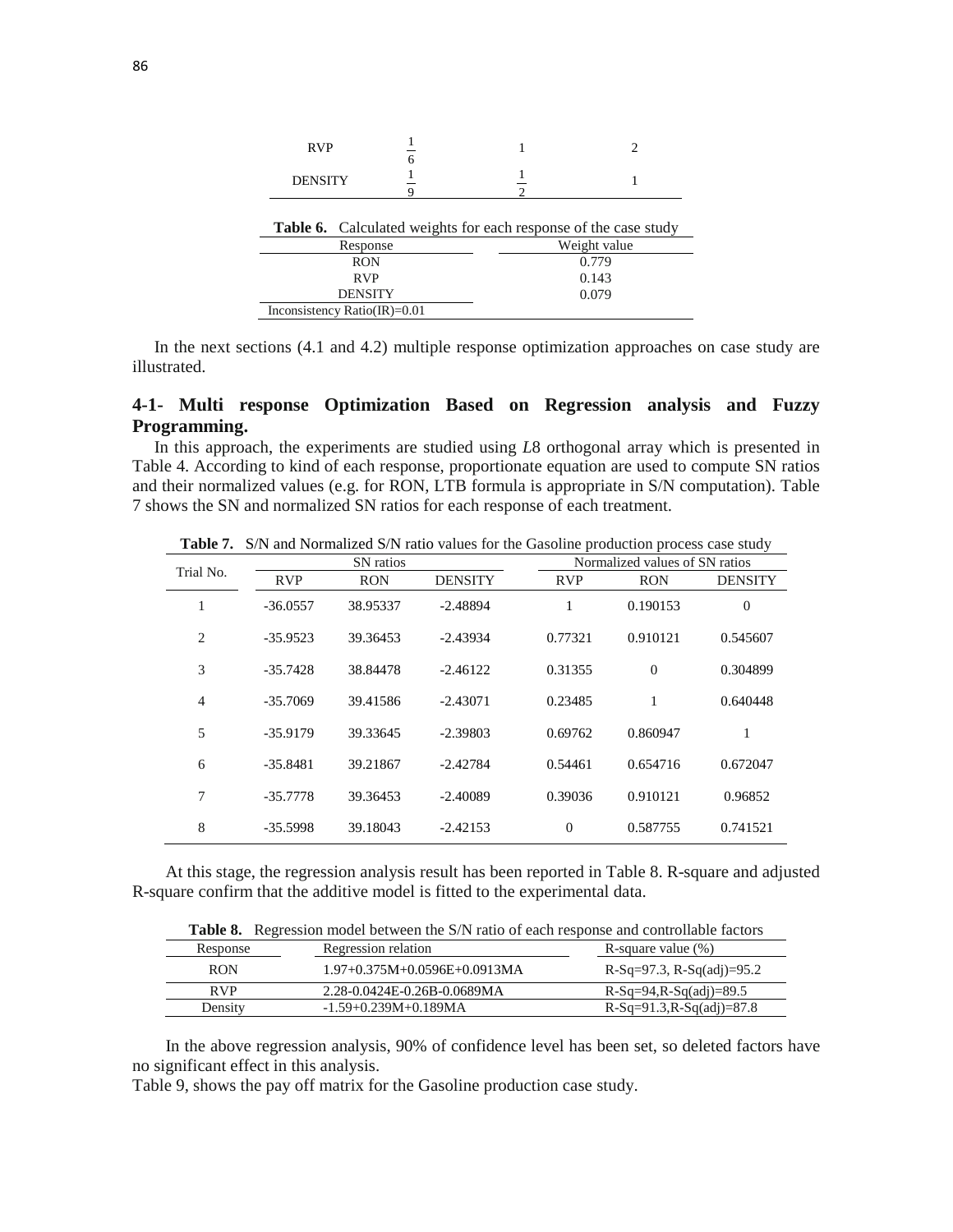|             | <b>RON</b> | <b>RVP</b> | Density | $\left(M^{*},E^{*},P^{*},B^{*},MA^{*}\right)$ |
|-------------|------------|------------|---------|-----------------------------------------------|
| <b>RON</b>  | $1.1*$     | 0.56       |         | (5,10,3,3,7.5)                                |
| <b>RVP</b>  | 0.097      | $0.94*$    | 0.19    | (3.5,5,3,3,5)                                 |
| Density     | 0.88       | 0.77       | $1*$    | (5,5.3,3.7.5)                                 |
| Lower bound | 0.097      | 0.56       | 0.19    |                                               |
| Upper bound |            | 0.94       |         |                                               |

**Table 9.** Pay off matrix of the case study

According to equations  $(1) - (4)$ , the problem is solved by classic optimization software and results are given in table 10.

**Table 10.** Optimum factors levels which are obtained by the

| proposed approach       |  |  |  |  |    |  |
|-------------------------|--|--|--|--|----|--|
| Factor                  |  |  |  |  | MА |  |
| Selected coded<br>Level |  |  |  |  |    |  |
| Uncoded Value           |  |  |  |  |    |  |

As it is obvious in Table 10,  $M_2$   $E_2$   $P_1$   $B_1$   $MA_2$  is optimum solution for case study.

### **4-2- Multi response optimization based on ANN**

In this approach, the first phase is tuning the parameters of ANN. For this purpose, a Taguchi design based on two controllable factors and one response variable is considered. The first factor is the number of neurons in layer 1 and the second is the number of neurons in layer 2. Notice that if the quality of network with the second layer would be better, we will choose it and its neurons, so, if the number of neurons in layer 2 would be equal to zero, layer 1 is sufficient for ANN structure. Root of mean square errors (RMSE) is most important index for evaluation of the quality of ANN parameters (i.e. the number of layers and its neurons). Hence, RMSE is introduced as the response and we want to find the best level of parameters (controllable factors) with consideration of minimum RMSE (smaller the better response). Table 11 shows the levels at each controllable factor and desirable response variables. Also, Table 12 illustrates treatments contains Taguchi design of experiment, level of controllable factors and RMSE result in each treatment. Since we have three responses in this case study, so we should tune three ANN structure parameters.

**Table 11.** summary of controllable factors and response variable

|                          | Levels of Controllable Factors | Performance index for ANN<br>(Response variable) |  |             |
|--------------------------|--------------------------------|--------------------------------------------------|--|-------------|
| Controllable factor 1    |                                | Controllable factor 2                            |  |             |
| (Neurons No. in layer 1) |                                | (Neurons No. in layer 2)                         |  |             |
|                          |                                |                                                  |  | <b>RMSE</b> |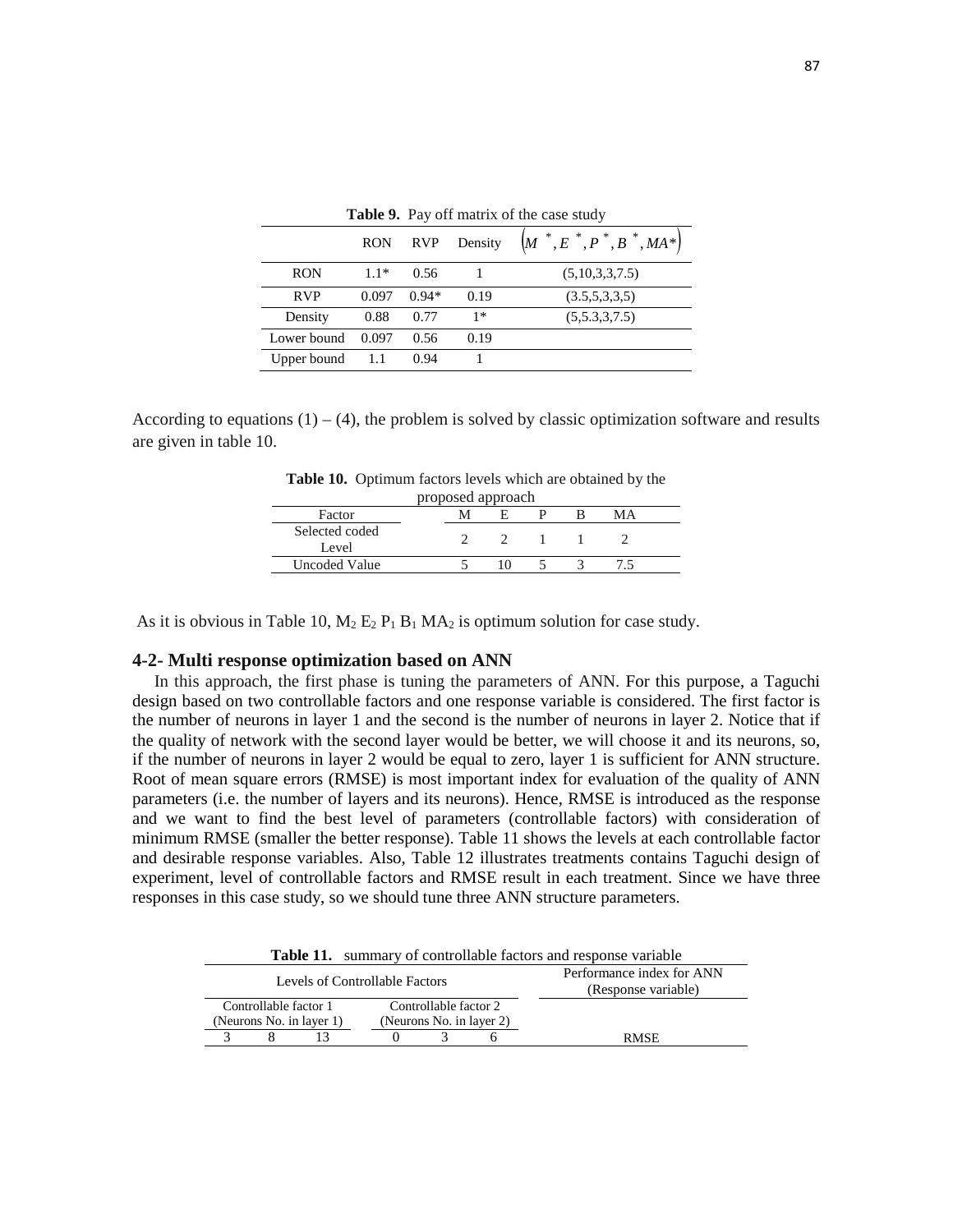| Trt | Neurons in layer 1 | $\sim$ . $\sim$ . $\sim$ . $\sim$ . $\sim$ . $\sim$ . $\sim$ . $\sim$ . $\sim$ . $\sim$ . $\sim$ . $\sim$ . $\sim$ . $\sim$ . $\sim$ . $\sim$ . $\sim$ . $\sim$ . $\sim$ . $\sim$ . $\sim$ . $\sim$ . $\sim$ . $\sim$ . $\sim$ . $\sim$ . $\sim$ . $\sim$ . $\sim$ . $\sim$ . $\sim$ . $\sim$<br>Neurons in laver 2 | RMSE(RVP) | RMSE(RON) | RMSE(DENSITY) |
|-----|--------------------|---------------------------------------------------------------------------------------------------------------------------------------------------------------------------------------------------------------------------------------------------------------------------------------------------------------------|-----------|-----------|---------------|
|     |                    |                                                                                                                                                                                                                                                                                                                     | 0.72566   | 1.02783   | 0.0014139     |
|     |                    |                                                                                                                                                                                                                                                                                                                     | 0.99049   | 1.07238   | 0.0019992     |
|     |                    |                                                                                                                                                                                                                                                                                                                     | 0.94183   | 1.53496   | 0.0011413     |
|     |                    |                                                                                                                                                                                                                                                                                                                     | 1.45209   | 2.25732   | 0.0023611     |
|     |                    |                                                                                                                                                                                                                                                                                                                     | 0.71466   | 2.65749   | 0.0014734     |
|     |                    |                                                                                                                                                                                                                                                                                                                     | 1.13604   | 2.16779   | 0.0021009     |
|     |                    |                                                                                                                                                                                                                                                                                                                     | 1.74704   | 2.58517   | 0.0038092     |
|     | 13                 |                                                                                                                                                                                                                                                                                                                     | 1.54758   | 1.23292   | 0.0024986     |
|     |                    |                                                                                                                                                                                                                                                                                                                     | 1.65974   | 4.96190   | 0.0061913     |

**Table 12.** Orthogonal Arrays for tuning the parameters of ANN

 The result of Taguchi analysis selects two hidden layers for ANN structure with three neurons at each layer. Details of this analysis are given in Table 13. As it is clear in Table 13, the first level is more suitable (maximum mean value) for neuron number in layer one in all networks. Also, the second level is suggested as the best number of neurons in second layer for all three networks.

| <b>Table 15.</b> Details of analysis for selection of best humber of hearons according to Taguelli inclinua |                                               |                                                                    |                                                                    |  |
|-------------------------------------------------------------------------------------------------------------|-----------------------------------------------|--------------------------------------------------------------------|--------------------------------------------------------------------|--|
|                                                                                                             | Effective parameters in<br>performance of ANN | Mean value of Taguchi<br>method for number of<br>neurons in layer1 | Mean value of Taguchi<br>method for number of<br>neurons in layer2 |  |
|                                                                                                             |                                               | 1.1296*                                                            | $-1.7669$                                                          |  |
| ANN parameters for<br><b>RVP</b>                                                                            |                                               | $-0.4766$                                                          | $-0.2640*$                                                         |  |
|                                                                                                             |                                               | -4.3466                                                            | $-1.6627$                                                          |  |
|                                                                                                             |                                               | $-1.522*$                                                          | $-5.187$                                                           |  |
| ANN parameters for<br><b>RON</b>                                                                            |                                               | $-7.427$                                                           | $-3.638*$                                                          |  |
|                                                                                                             |                                               | -7.994                                                             | $-8.118$                                                           |  |
| ANN structure for                                                                                           |                                               | $56.61*$                                                           | 52.64                                                              |  |
| Density                                                                                                     |                                               | 54.24                                                              | 54.22*                                                             |  |
|                                                                                                             |                                               | 48.2                                                               | 52.19                                                              |  |

**Table 13.** Details of analysis for selection of best number of neurons according to Taguchi method

By considering obtained number of layers and their neuron number, neural network is trained. For this purpose, the first replicate of the experiments (reported in Table 4) is supposed as the test data and its second replicate is considered as validation data. RMSE results for the neural networks are presented in Table 14.

**Table 14.** RMSE results for the training, test and validation data for each

| network           |            |           |                 |  |
|-------------------|------------|-----------|-----------------|--|
| Response variable | Train data | Test Data | Validation data |  |
| <b>RVP</b>        | 0.5590     | 0.3971    | 0.6029          |  |
| <b>RON</b>        | 0.5034     | 0.4228    | 0.6772          |  |
| Densitv           | 5.37E-04   | 2.39E-05  | 5.24E-04        |  |
|                   |            |           |                 |  |

After training the neural network, for applying desirability function, maximum value of RVP (64) and minimum value of RON (87.1) and Density (0.7507) should be considered in equations (6),(7). Moreover, by using GA for exploring new solutions,  $57<sup>th</sup>$  generated treatment is better than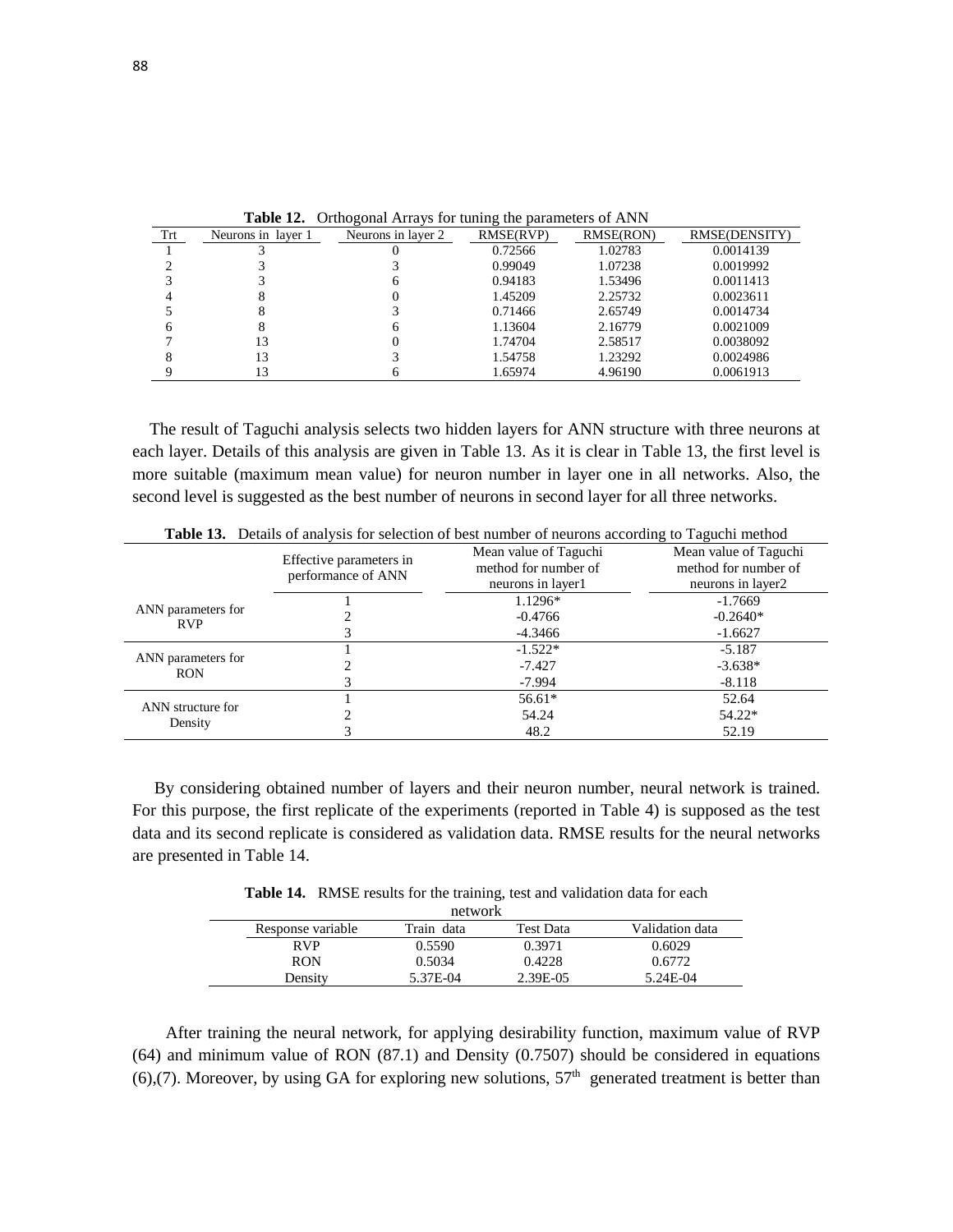the others. Table 15 shows the best level of controllable factors. Also, the values of predicted responses and desirability function are presented in Table 15.

Predicted value of each response by<br>
Desirability Function ANN the selected controllable factors' value ∧ and *P Density* dRVP dRON dDensity D⊤otal *yRVP yRON*  $M$  E P B MA  $\gamma$ 5 8.825 5 4.52 7.5 58.9951 93.9598 0.7613 0.3978 0.3968 0.3731 0.3946

**Table 15.** Results of multiple response optimization by ANN approach

# **5- Confirmation experiment**

After completing the identification of the optimal levels, the confirmation experiment is to be conducted to check the efficiency of the proposed approaches. The real test of achieved values for controllable factors confirmed the optimality of levels, which have been attained. The full information about results of final experiment about two approaches is shown in Table 16. Also, improvement value for treatment which has been calculated based on the proposed approaches has been compared to other treatments which have been tested beforehand (see Table 4). Note that for computing the values of each treatment and comparison between existing treatments and proposed solution, the mean of two replications of existing treatments has been considered.

|                          | Response values by real experiments |                | Improvement of the proposed treatment compared<br>with the other experimental data (%) |                          |                          |
|--------------------------|-------------------------------------|----------------|----------------------------------------------------------------------------------------|--------------------------|--------------------------|
| Treatments               | <b>RVP</b>                          | <b>RON</b>     | <b>DENSITY</b>                                                                         | Regression analysis and  | <b>Artificial Neural</b> |
|                          | (STB)                               | (LTB)          | (LTB)                                                                                  | <b>Fuzzy Programming</b> | <b>Network</b>           |
| Proposed Treatment based |                                     | 60.08<br>94.07 | 0.7608                                                                                 |                          |                          |
| on ANN                   |                                     |                |                                                                                        |                          |                          |
| Proposed Treatment based | 62.5                                | 94.3           | 0.7571                                                                                 |                          |                          |
| on Fuzzy Programming     |                                     |                |                                                                                        |                          |                          |
|                          | 63.5                                | 88.65          | 0.75085                                                                                | 5.255817                 | 5.22716                  |
| 2                        | 62.75                               | 92.95          | 0.75515                                                                                | 1.208787                 | 1.264627                 |
| 3                        | 61.25                               | 87.55          | 0.75325                                                                                | 5.754538                 | 5.696628                 |
| 4                        | 61                                  | 93.5           | 0.7559                                                                                 | 0.327426                 | 1.0989                   |
| 5                        | 62.5                                | 92.65          | 0.75875                                                                                | 1.370138                 | 1.654189                 |
| 6                        | 62                                  | 91.4           | 0.75615                                                                                | 2.366266                 | 2.597312                 |
|                          | 61.5                                | 92.95          | 0.7585                                                                                 | 0.884313                 | 0.991825                 |
| 8                        | 60.25                               | 91             | 0.7567                                                                                 | 2.295096                 | 0.840204                 |

**Table 16.** Confirmation Experiment For Checking the Efficiency of Proposed Approaches

Table 16 shows that the proposed treatment obtained by mentioned approaches are better than the others (the reported values are sum of the improvements in the responses at each treatment). For example, this table specifies that according to the experimentation results, improvement of selected treatment in Fuzzy programming approach is 5.75% and 0.33 % better than others in the best and worst case respectively.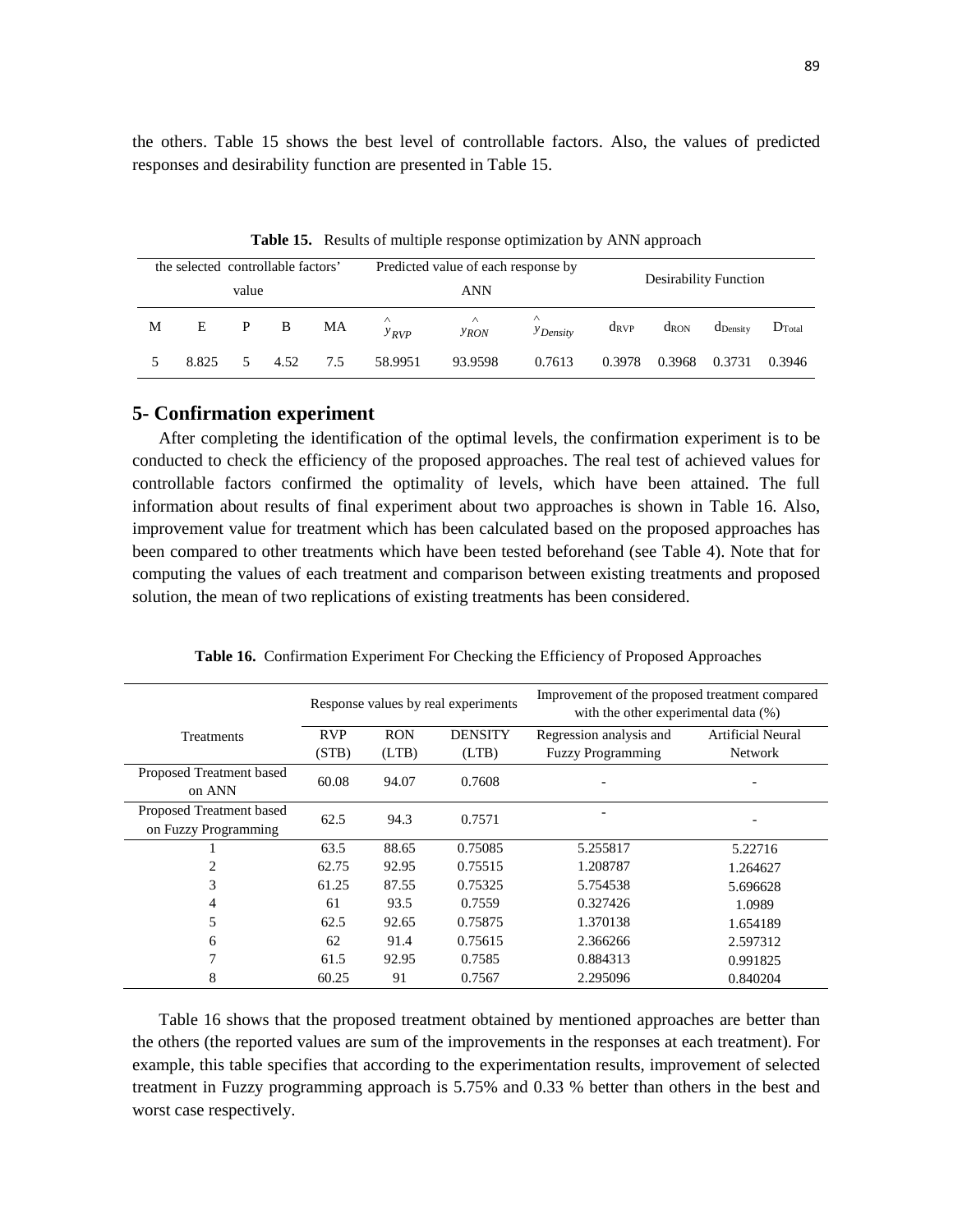Moreover, for comparison of two mentioned approaches based on weight of response variables, comparison of regression analysis and ANN approach is shown in Table 17. According to the results, ANN works better than Fuzzy Programming approach in our Gasoline production case.

|                          |                                      | <b>Table 17.</b> Comparison of two approaches in the Gasoline production case |
|--------------------------|--------------------------------------|-------------------------------------------------------------------------------|
|                          | <b>Overall Desirability Function</b> | Total weighted Normalized response values                                     |
| <b>Fuzzy Programming</b> | 0.77575                              | 0.849488                                                                      |
| <b>ANN</b>               | 0.779031                             | 0.947441                                                                      |

# **6- Conclusion and remarks**

In this paper, two approaches for multi response optimization were proposed. In the first approach which is based on regression analysis, after computing S/N ratio for each response, its regression model between normalized S/N ratio and controllable factors were achieved. The entire regression models ware considered as fuzzy programming objective function and then, by using AHP weights of response variables, factors' levels were optimized. In the second approach, after tuning the ANN parameters, existing experiments were applied for training the neural network, then, by defining desirability function, controllable factors' optimal value were determined by GA. We implemented two approaches in a case study on adding the additive material to base Gasoline and confirmation experiments showed that both of approaches are efficient. Comparison of two approaches shows that ANN approach is better than regression analysis and fuzzy programming in this case study. Proposed treatment in both approaches saves the economic resulting from decreasing amount of additive material in base Gasoline and increasing the quality of responses especially octane number of Gasoline rather than other treatments.

## **Acknowledgment**

The authors would like to thank Esmaeel Nazem and Mohsen Moradmand for providing the authors with valuable assistance in the case study reported in this paper. Also, the authors want to express deepest gratitude to Dr Mohammad Reza Ehsani and Dr Abdolhossein Dabbagh for cooperating us in chemical engineering concepts of this research.

## **References**

Ahn C. (2006), Advances in evolutionary algorithms: theory design and practice; Springer Verlag.

Al-Refaie A. (2009), Optimizing SMT performance using comparisons of Efficiency between different systems technique in DEA; *IEEE Transactions on Electronics Packaging Manufacturing* 32, 256-264.

Al-Refaie A., Al-Durgham L. & Bata N. (2009), Optimal Parameter Design by Regression Technique and Grey Relational Analysis; *Proceedings of World Congress on Engineering, London*, U.K.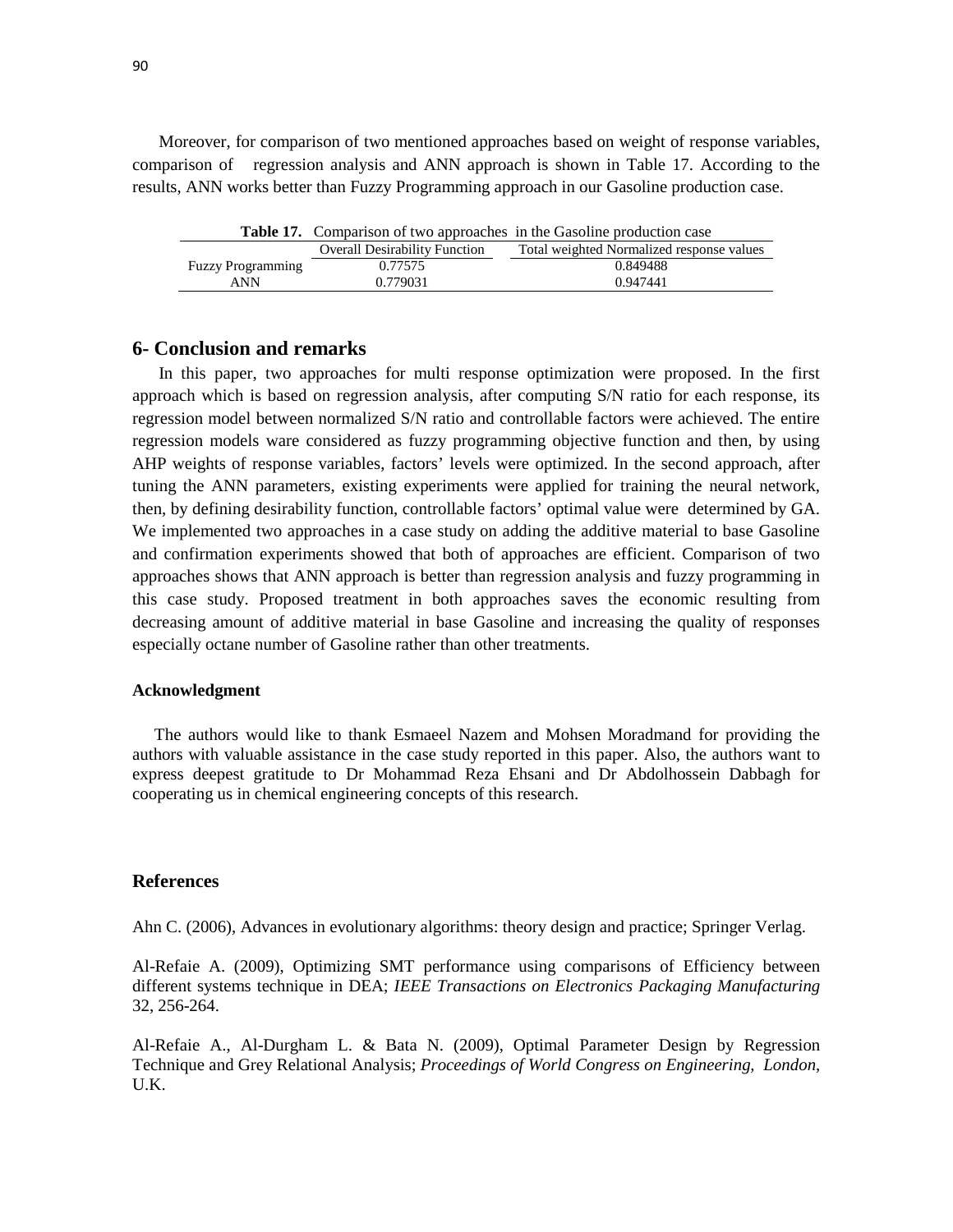Al-Refaie A. (2010), Grey-DEA approach for solving the multi-response problem in Taguchi method; Proceeding of the Institution of Mechanical Engineering-Part B, *Journal of Engineering Manufacture* 224, 147-158.

Bashiri M. & Farshbaf Geranmayeh A. (2011), Tuning the parameters of an artificial neural network using Central composite design and genetic algorithm; *Scientia Iranica* 18, 1600-1608.

Beigmoradi S., Hajabdollahi H. & Ramezani A.(2014), Multi-objective aero acoustic optimization of rear end in a simplified car model by using hybrid Robust Parameter Design, Artificial Neural Networks and Genetic Algorithm methods, *Journal of Computers & Fluids* 90,123-132.

Chang H. (2008), A data mining approach to dynamic multiple responses in Taguchi experimental design; *Expert Systems with Applications* 35, 1095-1103.

Chang H. & Chen Y. (2011), Neuro-genetic approach to optimize parameter design of dynamic multiresponse experiments; *Applied Soft Computing* 11, 436-442.

Cheng Chi. Bin., Cheng C. J. & Lee E. S. (2002), Neuro-Fuzzy and Genetic Algorithm in Multiple response optimization; *Computers and Mathematics with Applications* 44, 1503-1514.

Del Castillo E., Montgomery D. C. & McCarville D. (1996), Modified desirability functions for multiple response optimization; *Journal of Quality Technology* 28, 337-345.

Derringer G. & Suich R. (1980), Simultaneous optimization of several response variables; *Journal of Quality Technology* 12, 214-219.

Derringer G. (1994), A balancing act: optimizing a product's properties; *Quality Progress* 27, 51- 60.

Desai K., Saudagar, S.P., Lele, S. & Singhal, R. (2008), Comparison of artificial neural network (ANN) and response surface methodology (RSM) in fermentation media optimization: Case study of fermentative production of scleroglucan; *Biochemical Engineering Journal* 41, 266-273.

Erzurumlu T. & Oktem, H. (2007), Comparison of response surface model with neural network in determining the surface quality of moulded parts; *Materials and design* 28, 459-465.

Gauri S. K., & Chakraborty, S. (2010), [A study on the performance of some multi-response](http://www.scopus.com/record/display.url?eid=2-s2.0-77953622067&origin=resultslist&sort=plf-f&src=s&st1=Multi+response+optimization&st2=Taguchi&searchTerms=%3f%21%22*%24&sid=aosn15DtQxmSQpxKCQ8KctR%3a80&sot=b&sdt=b&sl=115&s=%28TITLE-ABS-KEY%28Multi+response+optimization%29+AND+TITLE-ABS-KEY%28Taguchi%29+AND+TITLE-ABS-KEY%28WSN%29%29+AND+PUBYEAR+AFT+2009&relpos=0&relpos=0&searchTerm=%28TITLE-ABS-KEY%28Multi%20response%20optimization%29%20AND%20TITLE-ABS-KEY%28Taguchi%29%20AND%20TITLE-ABS-KEY%28WSN%29%29%20AND%20PUBYEAR%20AFT%202009)  [optimization methods for WEDM processes;](http://www.scopus.com/record/display.url?eid=2-s2.0-77953622067&origin=resultslist&sort=plf-f&src=s&st1=Multi+response+optimization&st2=Taguchi&searchTerms=%3f%21%22*%24&sid=aosn15DtQxmSQpxKCQ8KctR%3a80&sot=b&sdt=b&sl=115&s=%28TITLE-ABS-KEY%28Multi+response+optimization%29+AND+TITLE-ABS-KEY%28Taguchi%29+AND+TITLE-ABS-KEY%28WSN%29%29+AND+PUBYEAR+AFT+2009&relpos=0&relpos=0&searchTerm=%28TITLE-ABS-KEY%28Multi%20response%20optimization%29%20AND%20TITLE-ABS-KEY%28Taguchi%29%20AND%20TITLE-ABS-KEY%28WSN%29%29%20AND%20PUBYEAR%20AFT%202009) *The International Journal of Advanced Manufacturing Technology* 49, 155-166.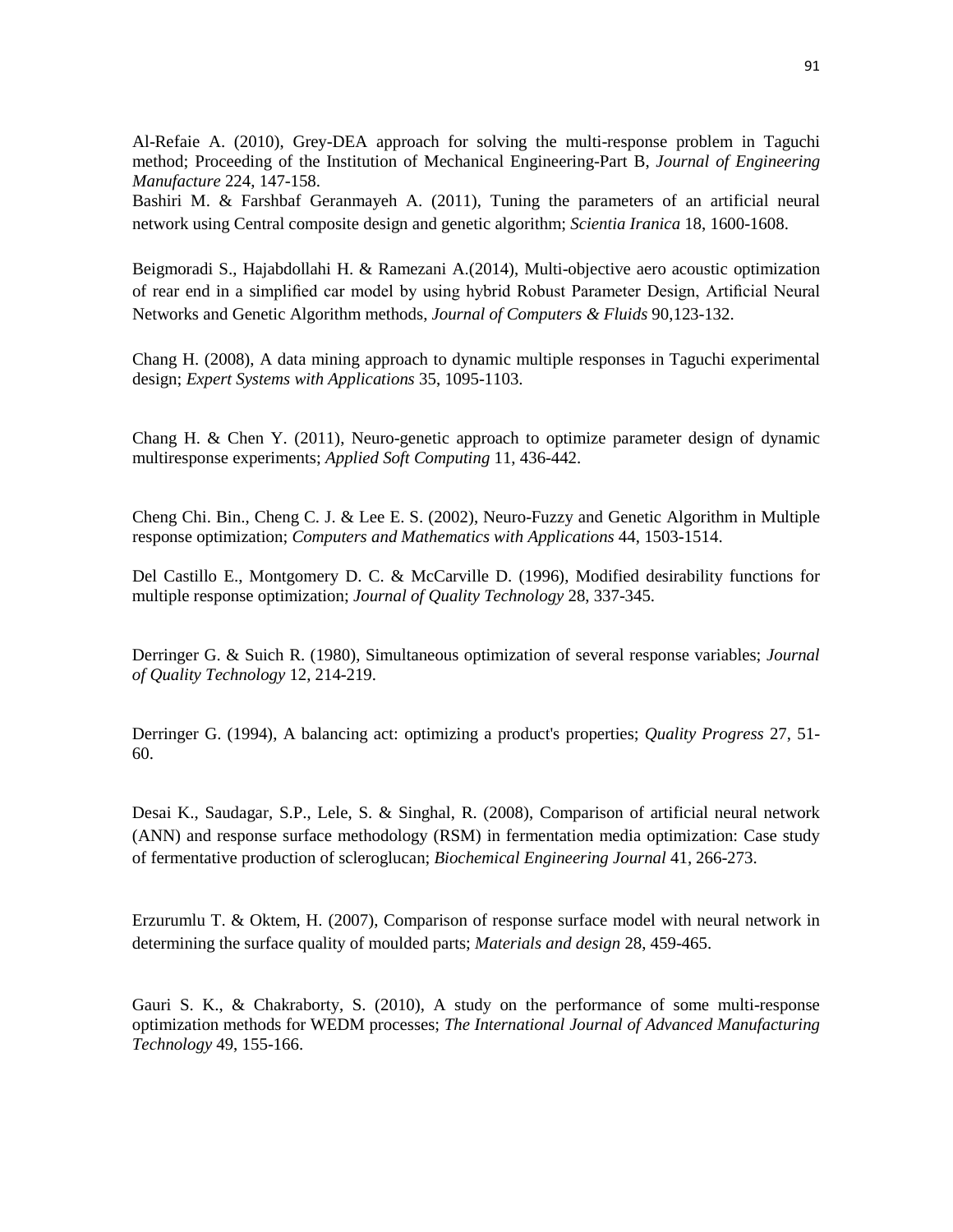Gauri S. K., & Pal S. (2010), [Comparison of performances of five prospective approaches for the](http://www.scopus.com/record/display.url?eid=2-s2.0-77953616911&origin=resultslist&sort=plf-f&src=s&st1=Multi+response+optimization&st2=Taguchi&searchTerms=%3f%21%22*%24&sid=aosn15DtQxmSQpxKCQ8KctR%3a80&sot=b&sdt=b&sl=115&s=%28TITLE-ABS-KEY%28Multi+response+optimization%29+AND+TITLE-ABS-KEY%28Taguchi%29+AND+TITLE-ABS-KEY%28WSN%29%29+AND+PUBYEAR+AFT+2009&relpos=1&relpos=1&searchTerm=%28TITLE-ABS-KEY%28Multi%20response%20optimization%29%20AND%20TITLE-ABS-KEY%28Taguchi%29%20AND%20TITLE-ABS-KEY%28WSN%29%29%20AND%20PUBYEAR%20AFT%202009)  [multi-response optimization;](http://www.scopus.com/record/display.url?eid=2-s2.0-77953616911&origin=resultslist&sort=plf-f&src=s&st1=Multi+response+optimization&st2=Taguchi&searchTerms=%3f%21%22*%24&sid=aosn15DtQxmSQpxKCQ8KctR%3a80&sot=b&sdt=b&sl=115&s=%28TITLE-ABS-KEY%28Multi+response+optimization%29+AND+TITLE-ABS-KEY%28Taguchi%29+AND+TITLE-ABS-KEY%28WSN%29%29+AND+PUBYEAR+AFT+2009&relpos=1&relpos=1&searchTerm=%28TITLE-ABS-KEY%28Multi%20response%20optimization%29%20AND%20TITLE-ABS-KEY%28Taguchi%29%20AND%20TITLE-ABS-KEY%28WSN%29%29%20AND%20PUBYEAR%20AFT%202009) *The International Journal of Advanced Manufacturing Technology* 48, 1205-1220.

Gutierrez E. & Lozano S. (2010), Data Envelopment Analysis of multiple response experiments; *Applied Mathematical Modelling* 34, 1139-1148.

Harrington Jr. E. (1965), The Desirability Function; *Industrial Quality Control* 21, 494-498.

Jeong I. & Kim K. (2009), An interactive desirability function method to multiresponse optimization; *European Journal of Operational Research* 195, 412-426.

Jeypaul R., Shahabudin P. & Krishnaiah K. (2006), Simultaneous optimization of multi response problems in the Taguchi method using genetic algorithm; *The International Journal of Advanced Manufacturing Technology* 30, 870-878.

Kim K.J., Byun J.H., Min D. I.J. Jeong. (2001), Multiresponse surface optimization: concept, methods, and future directions, Tutorial; *Korea Society for Quality Management*.

Koyee R. D., Eisseler R. & Schmauder S. (2014), Application of Taguchi coupled Fuzzy Multi Attribute Decision Making (FMADM) for optimizing surface quality in turning austenitic and duplex stainless steels; *Journal of Measurement 58*, 375-386.

Kuo C. F. J., Tu K. H. M., Liang S. W. & Tsai W. L. (2010), [Optimization of microcrystalline](http://www.sciencedirect.com/science?_ob=GatewayURL&_method=citationSearch&_urlVersion=4&_origin=SDTOPTWOFIVE&_version=1&_piikey=S0030399210000149&md5=a786801fe97c0142e9a260a7abc722ad)  [silicon thin film solar cell isolation processing parameters using ultraviolet laser;](http://www.sciencedirect.com/science?_ob=GatewayURL&_method=citationSearch&_urlVersion=4&_origin=SDTOPTWOFIVE&_version=1&_piikey=S0030399210000149&md5=a786801fe97c0142e9a260a7abc722ad) *Optics & Laser Technology* 42, 945-955.

Lan T. S. (2009), Taguchi optimization of multi-objective CNC Machining using TOPSIS; *Information Technology Journal* 8, 917-922.

Lin, H. C., Su, C. T., Wang, C. C., Chang, B. H., & Juang, R. C. (2012), Parameter optimization of continuous sputtering process based on Taguchi methods, neural networks, desirability function, and genetic algorithms; *Expert Systems with Applications* 39(17), 12918-12925.

Lin J. L. & Tarng Y. S. (1998), Optimization of the multi-response process by the Taguchi method with grey relational analysis; *The Journal of Grey System* 10, 355-370.

Li M. H. C., Al-Refaie A. & Yang C. Y. (2009), DMAIC Approach to Improve the Capability of SMT solder Printing Process; *IEEE Transactions on Electronics Packaging Manufacturing* 31, 126- 133.

Manivannan S., Devi S. P., Arumugam R. & Sudharsan N. M. (2011), [Multi-objective optimization](http://www.scopus.com/record/display.url?eid=2-s2.0-79751527780&origin=resultslist&sort=plf-f&src=s&st1=Multi+response+optimization&searchTerms=%3f%21%22*%24&sid=aosn15DtQxmSQpxKCQ8KctR%3a340&sot=b&sdt=b&sl=113&s=TITLE-ABS-KEY%28Multi+response+optimization%29+AND+TITLE-ABS-KEY%28Taguchi%29+AND+TITLE-ABS-KEY%28GRA%29+AND+PUBYEAR+AFT+2009&relpos=1&relpos=1&searchTerm=TITLE-ABS-KEY%28Multi%20response%20optimization%29%20AND%20TITLE-ABS-KEY%28Taguchi%29%20AND%20TITLE-ABS-KEY%28GRA%29%20AND%20PUBYEAR%20AFT%202009) [of flat plate heat sink using Taguchi-based Grey relational analysis;](http://www.scopus.com/record/display.url?eid=2-s2.0-79751527780&origin=resultslist&sort=plf-f&src=s&st1=Multi+response+optimization&searchTerms=%3f%21%22*%24&sid=aosn15DtQxmSQpxKCQ8KctR%3a340&sot=b&sdt=b&sl=113&s=TITLE-ABS-KEY%28Multi+response+optimization%29+AND+TITLE-ABS-KEY%28Taguchi%29+AND+TITLE-ABS-KEY%28GRA%29+AND+PUBYEAR+AFT+2009&relpos=1&relpos=1&searchTerm=TITLE-ABS-KEY%28Multi%20response%20optimization%29%20AND%20TITLE-ABS-KEY%28Taguchi%29%20AND%20TITLE-ABS-KEY%28GRA%29%20AND%20PUBYEAR%20AFT%202009) *International Journal of Advanced Manufacturing Technology* 52, 739-749.

Montgomery D. C. (2009), Design and Analysis of Experiments; John Wiley.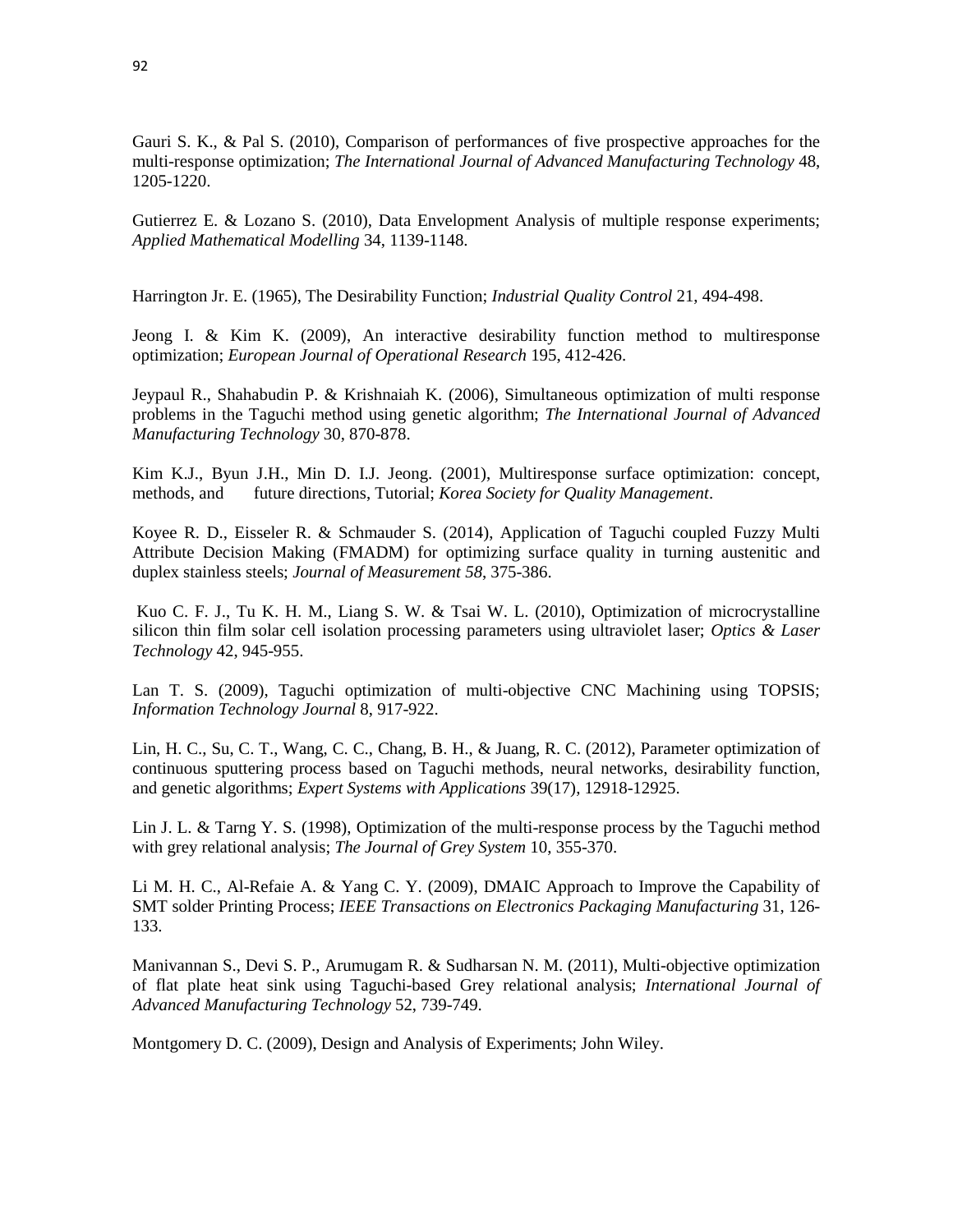Namvar-Asl M., Soltanieh M. A. & Rashidi A. (2008), Irandoukht, Modeling and preparation of activated carbon for methane storage I. Modeling of activated carbon characteristics with neural networks and response surface method; *Energy Conversion and Management* 49, 2471-2477.

Noorossana R., Davanloo Tajbakhsh S. & Saghaei, A. (2009), An artificial neural network approach to multiple-response optimization; *The International Journal of Advanced Manufacturing Technology* 40, 1227-1238.

Podder T. K., Antonelli G. & Sarkar N. (2001), An Experimental Investigation into the Fault-Tolerant Control of an Autonomous Underwater Vehicle, *Journal of Advanced Robotics* 15, 505- 520.

[Rezai](http://www.scopus.com/authid/detail.url?origin=resultslist&authorId=16301831200&zone=) B., [Sheibi](http://www.scopus.com/authid/detail.url?origin=resultslist&authorId=25230617400&zone=) H., [Refahi](http://www.scopus.com/authid/detail.url?origin=resultslist&authorId=25230806300&zone=) A. & [Fatemi Ghomi,](http://www.scopus.com/authid/detail.url?origin=resultslist&authorId=25229947300&zone=) M. (2008), [Comparison of factorial and Taguchi's](http://www.scopus.com/record/display.url?eid=2-s2.0-53949097406&origin=resultslist&sort=plf-f&src=s&st1=gasoline&st2=taguchi&sid=pwUsTp9fE9l9xgLiqyLVQnH%3a150&sot=b&sdt=b&sl=52&s=%28TITLE-ABS-KEY%28gasoline%29+AND+TITLE-ABS-KEY%28taguchi%29%29&relpos=2&relpos=2&searchTerm=(TITLE-ABS-KEY(gasoline)%20AND%20TITLE-ABS-KEY(taguchi)))  [methods in optimization of effective parameters of coal flotation;](http://www.scopus.com/record/display.url?eid=2-s2.0-53949097406&origin=resultslist&sort=plf-f&src=s&st1=gasoline&st2=taguchi&sid=pwUsTp9fE9l9xgLiqyLVQnH%3a150&sot=b&sdt=b&sl=52&s=%28TITLE-ABS-KEY%28gasoline%29+AND+TITLE-ABS-KEY%28taguchi%29%29&relpos=2&relpos=2&searchTerm=(TITLE-ABS-KEY(gasoline)%20AND%20TITLE-ABS-KEY(taguchi))) *[Asian Journal of Chemistry](http://www.scopus.com/source/sourceInfo.url?sourceId=22703&origin=resultslist)* 20, 329-336.

Rong Y., Zhang Z., Zhang G., Yue C., Gu Y., Huang Y., Wang C. & Shao X. (2015), Parameters optimization of laser brazing in crimping butt using Taguchi and BPNN-GA; *Journal of Optics and Lasers in Engineering 67*, 94-104.

Saaty T. L. (1980), The Analytic Hierarchy Process; McGraw Hill International.

Saaty T. L. Alexander & Joyce. (1989), Conflict Resolution: The Analytic Hierarchy Process; New York: Praeger.

Sibalija, T. V., & Majstorovic, V. D. (2012), An integrated simulated annealing-based method for robust multiresponse process optimization; *The International Journal of Advanced Manufacturing Technology* 59(9), 1227-1244.

Sibalija, T. V., Petronic, S. Z., Majstorovic, V. D., Prokic-Cvetkovic, R., & Milosavljevic, A. (2011), Multi-response design of Nd: YAG laser drilling of Ni-based superalloy sheets using Taguchi's quality loss function, multivariate statistical methods and artificial intelligence; *The International Journal of Advanced Manufacturing Technology 54*(5), 537-552.

Sukthomya W. & Tannock J. (2005), The optimisation of neural network parameters using Taguchi's design of experiments approach: an application in manufacturing process modelling; *Neural Computing & Applications* 14, 337-344.

Taguchi G., (1991), Taguchi Methods, Research and Development; American Suppliers Institute Press, Vol  $(1)$ .

Tong L. I., Wang C-H. & Chen H. C. (2005), Optimization of multiple responses using principal component analysis and technique for order preference by similarity to ideal solution; *The International Journal of Advanced Manufacturing Technology* 27, 407-414.